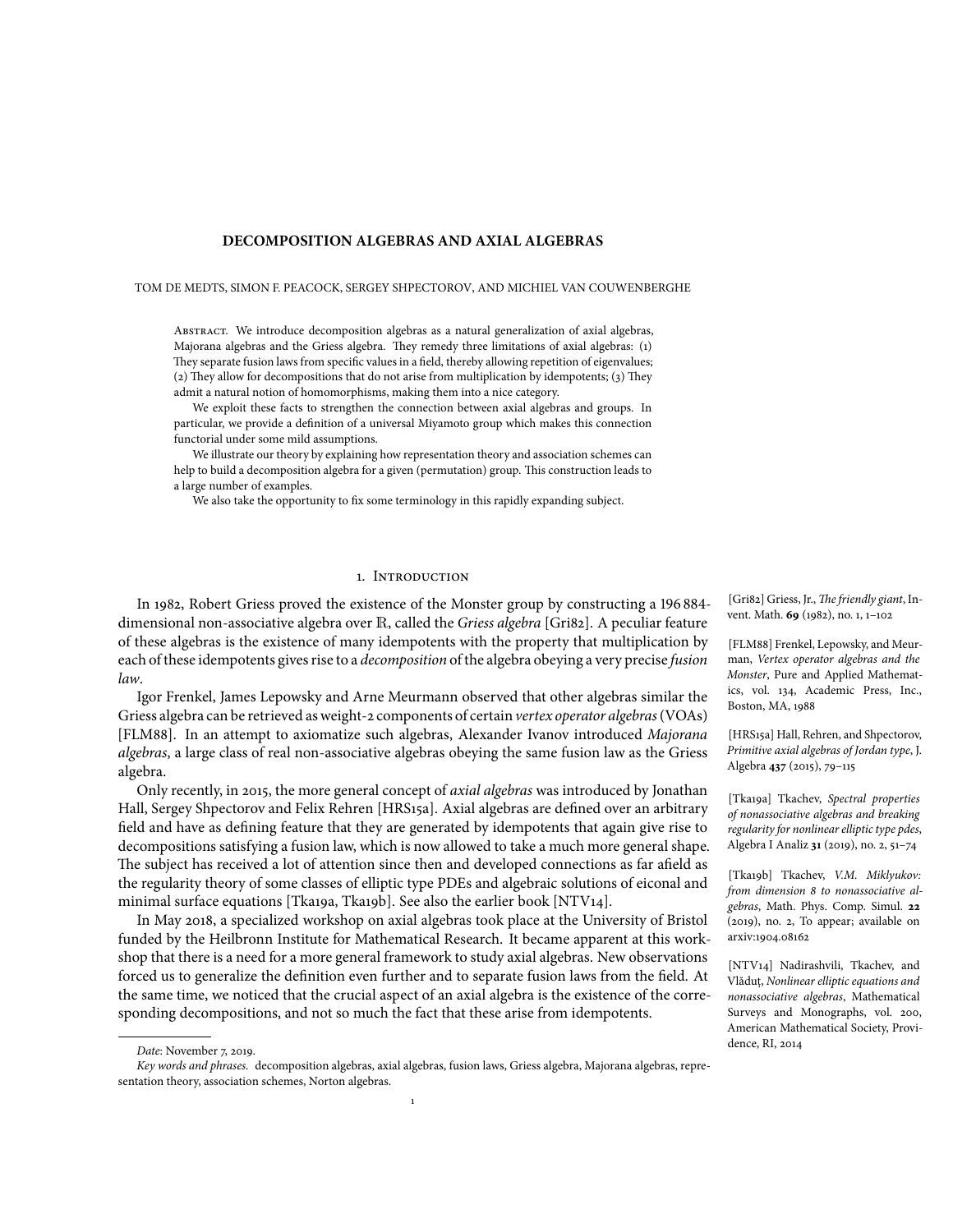The *decomposition algebras* that we introduce in this paper aim to provide a natural generalization of axial algebras that take all these facts into account. Our hope that this is a useful framework is further emphasized by the fact that these decomposition algebras form a nice category (in contrast to the setting of axial algebras, where the natural notion of homomorphisms gives rise to a less powerful category).

We begin our paper by introducing (general) *fusion laws* that no longer depend on a ring or field (section [2](#page-2-0)).

In section [3,](#page-3-0) we introduce *gradings* as morphism between fusion laws and group fusion laws. This will be an essential ingredient to make the connection between (axial) decomposition algebras and groups later on. We also explain how to construct such gradings for a given fusion law.

In section [4](#page-5-0), we introduce *decomposition algebras*. These algebras axiomatize the essence of Griess algebras, Majorana algebras and axial algebras. We believe that this definition is the right approach to study all known algebras that are reminiscent of axial algebras. Moreover, it is the first definition in this context that allows for a suitable definition of a homomorphism and hence fits into a categorical framework. We explore this framework thoroughly in Appendix [A.](#page-17-0)

In section [5,](#page-7-0) we explain how axial algebras fit into this framework by defining *axial decomposition algebras* and homomorphisms between axial decomposition algebras.

The important connection between decomposition algebras and groups is discussed in section [6,](#page-8-0) which is the longest section of the paper. We explain why the "obvious" connection (the *Miyamoto group*) is not functorial. However, we introduce a more universal connection (the *universal Miyamoto group*) which turns out to be functorial under some mild conditions. This is the subject of Proposition [6.9](#page-11-0) and Theorem [6.12](#page-12-0).

In section [7](#page-13-0) and section [8](#page-15-0), we present an important source of examples of decomposition algebras for a given (permutation) group. This is very closely related to *representation theory* and to the theory of *association schemes* via *Norton algebras*.

**Acknowledgments**. We thank the referees for their valuable and insightful comments. We also thank Jon Hall for his suggestions on how to improve the exposition of the paper.

<span id="page-1-0"></span>**Notation 1.1.** We will use functional notation for our maps and morphisms, i.e., when  $\varphi$ : *A* → *B* is a map, we denote the image of an element *a* by  $\varphi$ (*a*). Consequently, we will also denote conjugation of group elements on the left:

 ${}^gh$  :=  $ghg^{-1}$ .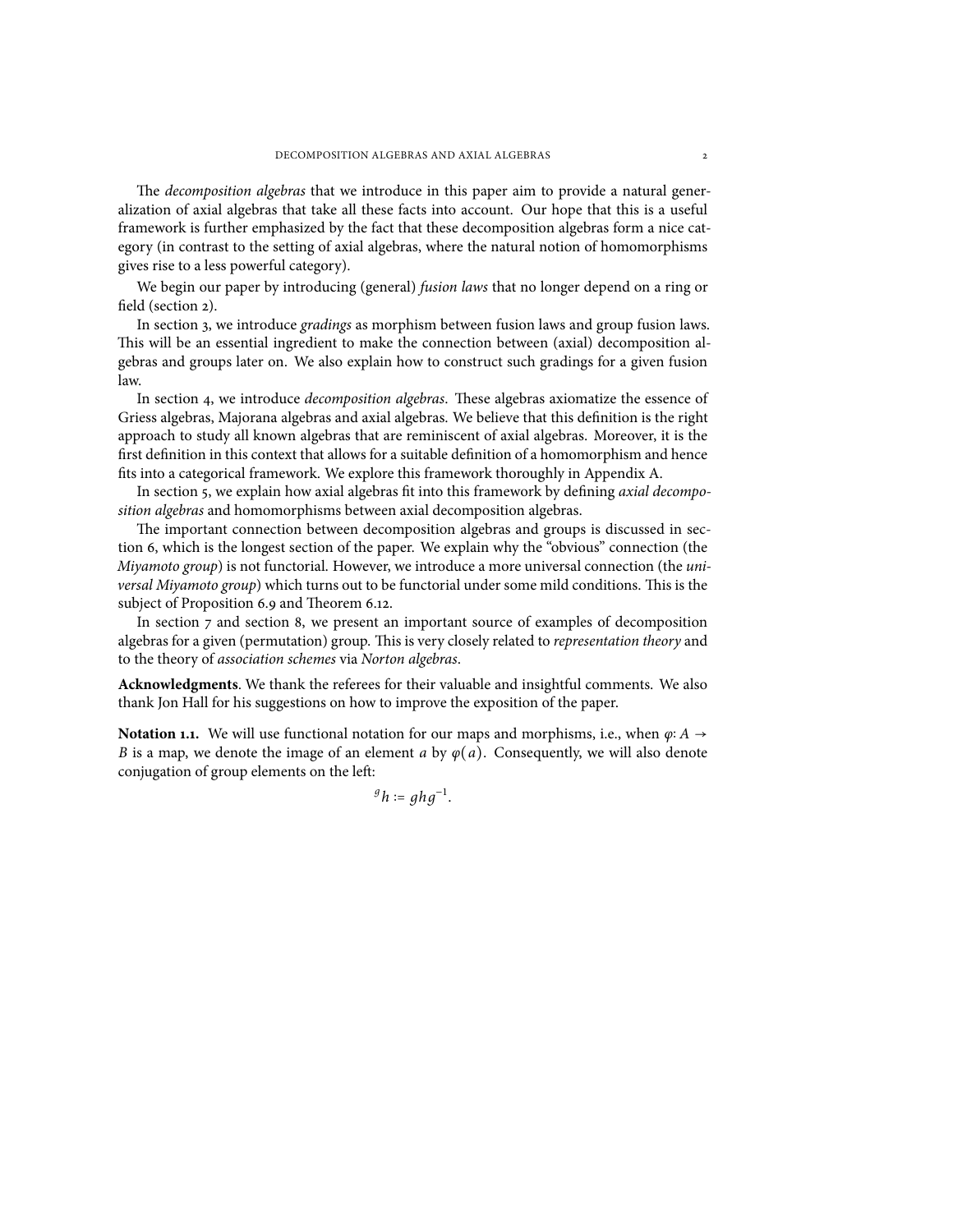#### 2. Fusion laws

<span id="page-2-0"></span>In this section, we define (general) fusion laws. In contrast to previous definitions, these will no longer depend on a ring or a field.

**Definition 2.1.** A *fusion law*<sup>1</sup> is a pair  $(X, *)$  where *X* is a set<sup>2</sup> and  $*$  is a map from  $X \times X$  to  $2^X$ , where  $2^X$  denotes the power set of *X*. A fusion law  $(X, *)$  is called *symmetric* if  $x * y = y * x$  for all  $x, y \in X$ .

<span id="page-2-5"></span>**Definition 2.2.** Let  $(X, *)$  be a fusion law and let  $e ∈ X$ .

- (i) We call *e* a *unit* if  $e * x \subseteq \{x\}$  and  $x * e \subseteq \{x\}$  for all  $x \in X$ .
- (ii) We call *e annihilating* if  $e * x = \emptyset$  and  $x * e = \emptyset$  for all  $x \in X$ .
- (iii) We call *e absorbing* if  $e * x \subseteq \{e\}$  and  $x * e \subseteq \{e\}$  for all  $x \in X$ .

**Lemma 2.3.** Let  $(X, *)$  be a fusion law. If  $e, f \in X$  are *units* with  $e \neq f$ , then  $e * f = \emptyset$ .

*Proof.* We have both  $e * f \subseteq \{e\}$  and  $e * f \subseteq \{f\}$ .

<span id="page-2-3"></span>**Example 2.4** (Jordan fusion law). Consider the set  $X = \{e, z, h\}$  with the symmetric fusion law

|                | e       | z       | h         |
|----------------|---------|---------|-----------|
| e              | $\{e\}$ | Ø       | $\{h\}$   |
| $\overline{z}$ | Ø       | $\{z\}$ | $\{h\}$   |
| h              | $\{h\}$ | $\{h\}$ | $\{e,z\}$ |

Here both *e* and *z* are units and accordingly  $e * z = \emptyset$ .

<span id="page-2-4"></span>**Example 2.5** (Ising fusion law). Consider the set  $X = \{e, z, q, t\}$  with the symmetric fusion law

| $\star$ | $\mathfrak{e}$                      | $\overline{z}$ | q         |             |
|---------|-------------------------------------|----------------|-----------|-------------|
| e       | $\{e\}$                             | Ø              | $\{q\}$   | $\{t\}$     |
|         | $z$ $\varnothing$                   | $\{z\}$        | $\{q\}$   | $\{t\}$     |
| q       | $\{q\}$                             | ${q}$          | $\{e,z\}$ | $\{t\}$     |
|         | $t \begin{pmatrix} t \end{pmatrix}$ | $\{t\}$        | $\{t\}$   | $\{e,z,q\}$ |

Again, both *e* and *z* are units.

**Remark 2.6.** A fusion law  $(X, *)$  can also be viewed as a map  $\omega: X \times X \times X \rightarrow \{0,1\}$ , where we define  $\omega(x, y, z) = 1 \iff z \in x * y$ . As such, it is clear that there is an action of Sym(3) on the set of all fusion laws. It turns out that the Jordan fusion law and the Ising fusion law are invariant under this action.

<span id="page-2-2"></span>**Definition 2.7.** Let  $(X, *)$  and  $(Y, *)$  be two fusion laws. A *morphism* from  $(X, *)$  to  $(Y, *)$  is <sup>a</sup> map *<sup>ξ</sup>*<sup>∶</sup> *<sup>X</sup>* <sup>→</sup> *<sup>Y</sup>* such that

$$
\xi(x_1 * x_2) \subseteq \xi(x_1) * \xi(x_2)
$$

for all *x*<sub>1</sub>, *x*<sub>2</sub> ∈ *X*, where we have denoted the obvious extension of *ξ* to a map  $2^X$  →  $2^Y$  also by *ξ*. This makes the set of all fusion laws into a category **Fus**.

<span id="page-2-1"></span>**Definition 2.8.** Let  $(X, *)$  and  $(Y, *)$  be two fusion laws.

(i) We define the *product* of  $(X, *)$  and  $(Y, *)$  to be the fusion law  $(X \times Y, *)$  given by

$$
(x_1, y_1) * (x_2, y_2) := \{ (x, y) \mid x \in x_1 * x_2, y \in y_1 * y_2 \}.
$$

(ii) We define the *union* of  $(X, *)$  and  $(Y, *)$  to be the fusion law  $(X \cup Y, *)$ , where  $*$  extends the given fusion laws on *X* and *Y* and is defined by

$$
x * y \coloneqq \emptyset
$$

<sup>1</sup>In earlier papers on axial algebras, this was referred to as "the fusion rules", leading to singular/plural problems. It has also been referred to as a "fusion ta $h e''$ 

 $2$ <sup>2</sup>The set *X* is often, but not always, a finite set.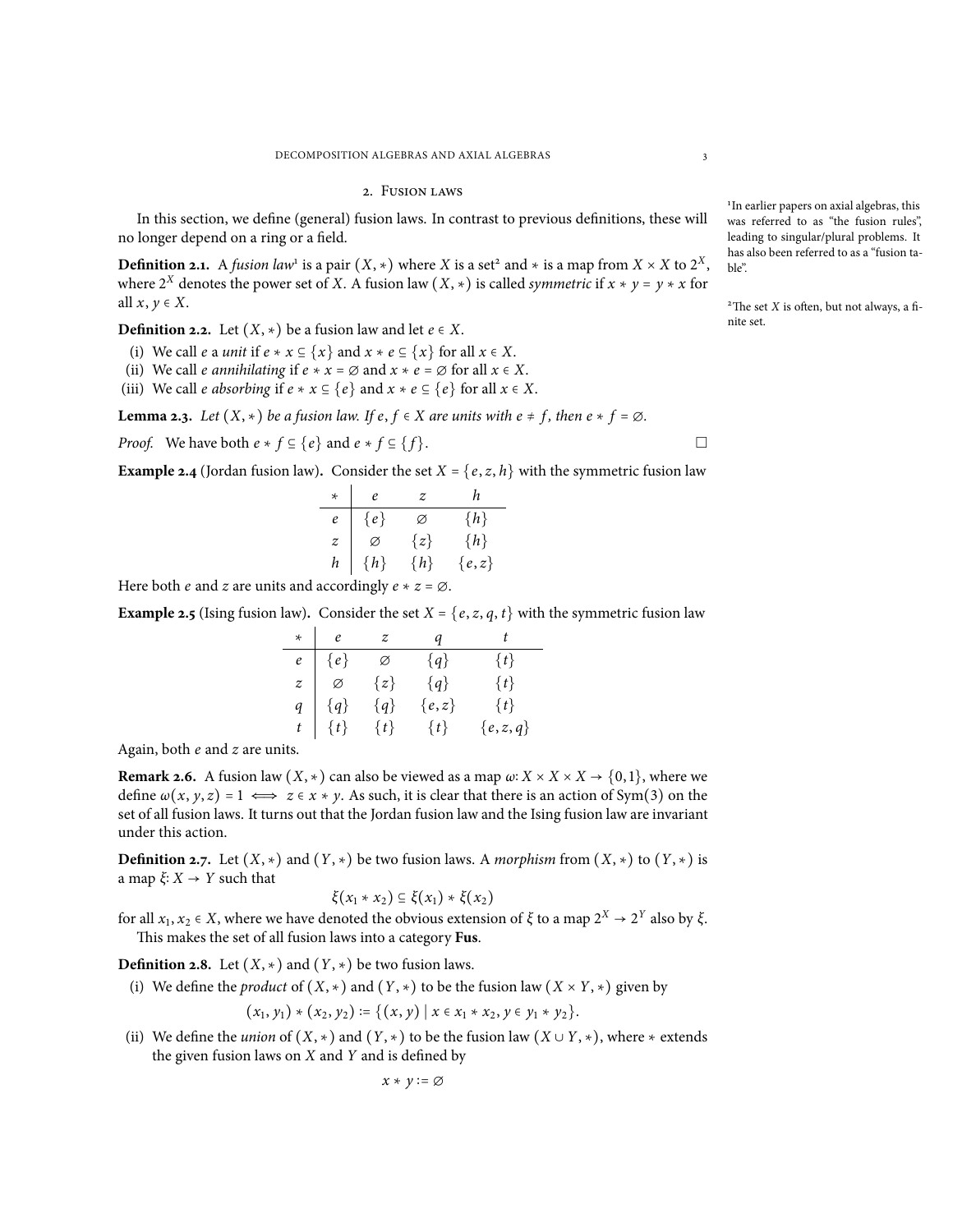for all  $x \in X$  and all  $y \in Y$ .

**Proposition 2.9.** *The product and coproduct in the category* **Fus** *are given by the product and union of fusion laws, respectively, as defined in Definition [2.8.](#page-2-1)*

*Proof.* This follows easily from the definitions. Notice, in particular, that for given fusion laws  $(X, *)$  and  $(Y, *)$ , the projection maps  $X \times Y \to X$  and  $X \times Y \to Y$  and the inclusion maps  $X \to X \cup Y$  and  $Y \to X \cup Y$  indeed induce morphisms in Fus as in Definition 2.7 *X* → *X* ∪ *Y* and *Y* → *X* ∪ *Y* indeed induce morphisms in **Fus** as in Definition [2.7](#page-2-2).

An important class of fusion laws are the group fusion laws.

<span id="page-3-1"></span>**Definition 2.10.** Let Γ be a group. Then the map

$$
*\colon \Gamma \times \Gamma \to 2^{\Gamma} \colon (g, h) \mapsto \{gh\}
$$

is a *group fusion law*. The identity element of  $\Gamma$  is the unique unit of the fusion law  $(\Gamma, \ast)$ .

**Remark 2.11.** The category **Grp** of groups is a *full* subcategory of **Fus**: if Γ and ∆ are groups, then the fusion law morphisms from  $(\Gamma, \star)$  to  $(\Delta, \star)$  are precisely those arising from homomorphisms from Γ to ∆.

Two further examples of fusion laws arising in group theory and representation theory are given in the following examples.

<span id="page-3-2"></span>**Example 2.12** (Class fusion law)**.** Let *G* be a group with a finite number of conjugacy classes and let *X* be the set of those conjugacy classes. Then we can define a fusion law on *X* by declaring

$$
E \in C \ast D \iff E \cap CD \neq \emptyset,
$$

where *CD* is the setwise product of *C* and *D* inside *G*. The trivial conjugacy class  $\{1\} \subseteq G$  is a unit for this fusion law. If *G* is a finite abelian group, this fusion law coincides with the group fusion law introduced in Definition [2.10](#page-3-1).

<span id="page-3-3"></span>**Example 2.13** (Representation fusion law). Let *G* be a finite group and let  $X = \text{Irr}(G)$  be its set of irreducible (complex) characters. Then we can define a fusion law on *X* by declaring

 $\chi \in \chi_1 \star \chi_2 \iff \chi$  is a constituent of  $\chi_1 \otimes \chi_2$ .

<span id="page-3-0"></span>The trivial character is a unit for this fusion law.

## 3. Gradings

This section introduces the necessary preparations for the important connection between axial algebras and groups. On the level of fusion laws, this connection boils down to a morphism from a given fusion lawto a group fusion law. We illustrate howto get the strongest possible connection by introducing the finest (abelian) grading of a fusion law.

**Definition 3.1.** (i) Let  $(X, *)$  be a fusion law and let  $(\Gamma, *)$  be a group fusion law. A  $\Gamma$ *-grading* of (*X*, ∗) is <sup>a</sup> morphism *<sup>ξ</sup>*<sup>∶</sup> (*X*, ∗) <sup>→</sup> (Γ, ∗). We call the grading *abelian* if <sup>Γ</sup> is an abelian group and we call it *adequate* if *ξ*(*X*) generates Γ.

- (ii) Every fusion law admits a Γ-grading where Γ is the trivial group; we call this the *trivial* grading.
- (iii) Let  $(X, *)$  be a fusion law. We say that a  $\Gamma$ -grading  $\xi$  of  $(X, *)$  is a *finest grading* of  $(X, *)$ if every grading of  $(X, *)$  factors uniquely through  $(Γ, *)$ , in other words, if for each Λgrading *<sup>ζ</sup>* of (*X*, ∗), there is <sup>a</sup> unique group homomorphism *<sup>ρ</sup>*<sup>∶</sup> <sup>Γ</sup> <sup>→</sup> <sup>Λ</sup> such that*<sup>ζ</sup>* <sup>=</sup> *<sup>ρ</sup>*○*ξ*. (In categorical terms, this can be rephrased as the fact that *ξ* is an initial object in the category of gradings of  $(X, *)$ .)

Similarly, we say that an abelian Γ-grading *<sup>ξ</sup>* of (*X*, ∗) is <sup>a</sup> *finest abelian grading* of (*X*, ∗) if every abelian grading of  $(X, *)$  factors uniquely through  $(\Gamma, *)$ .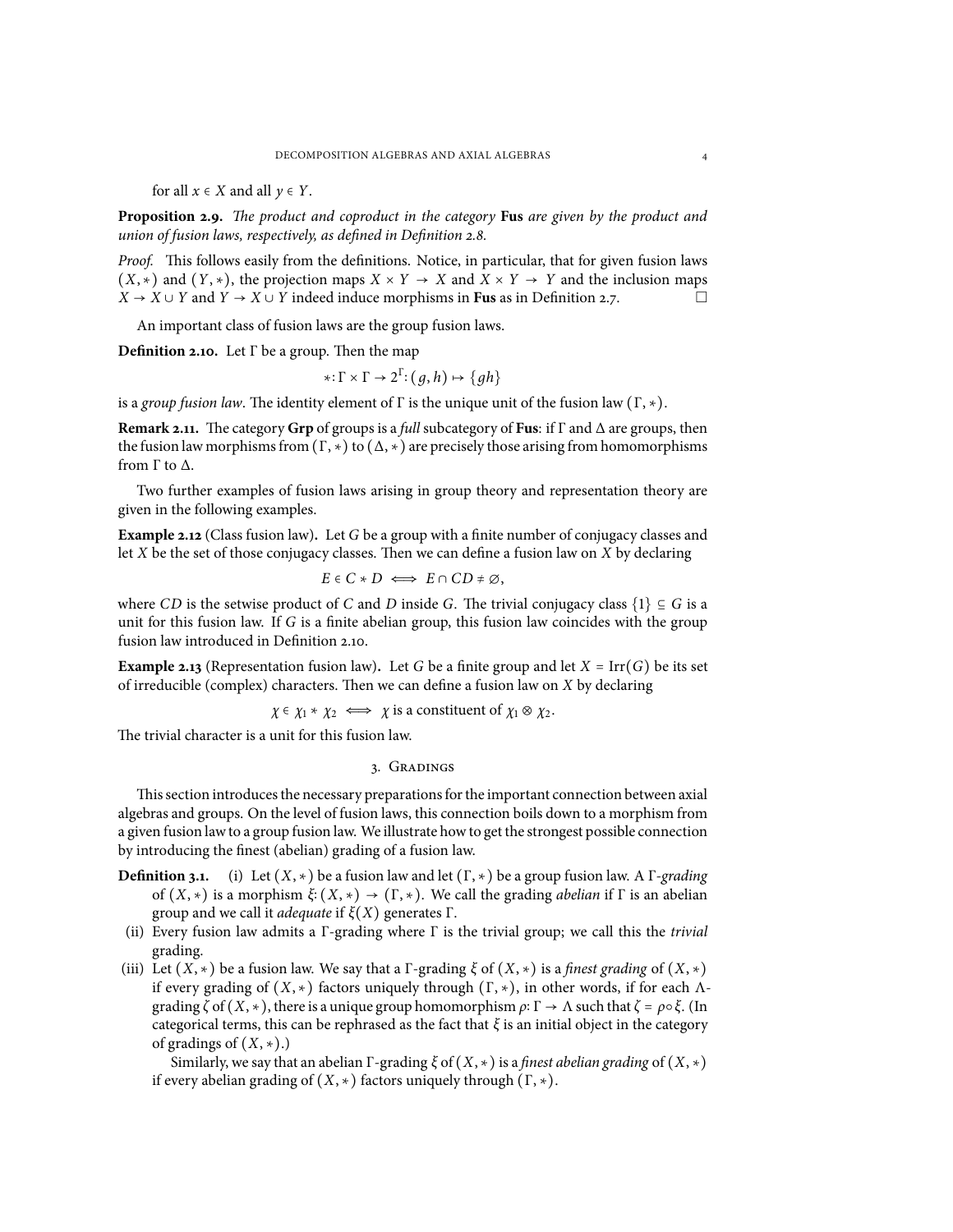**Proposition 3.2.** *Every fusion law* (*X*, ∗) *admits <sup>a</sup> unique finest grading, given by the group with presentation*

$$
\Gamma_X := \{ \gamma_x, x \in X \mid \gamma_x \gamma_y = \gamma_z \text{ whenever } z \in x * y \},
$$

*with grading map*  $\xi$ <sup>*:*</sup> ( $X$ ,  $*$ )  $\rightarrow$  ( $\Gamma_X$ ,  $*$ ):  $x \mapsto \gamma_x$ . *Similarly, there is a unique finest abelian grading, given by the abelianization* Γ*X*/[Γ*X*, Γ*X*] *of* Γ*X. Both gradings are adequate.*

*Proof.* In order to verify that the map  $\xi$ :  $(X, *) \to (\Gamma_X, *) : x \mapsto \gamma_x$  is a morphism of fusion laws, we have to check that  $\xi(z) \in \xi(x) * \xi(y)$  for all  $z \in x * y$ . This is clear from the definition of <sup>Γ</sup>*X*, since *<sup>ξ</sup>*(*z*) <sup>=</sup> *<sup>γ</sup><sup>z</sup>* and *<sup>ξ</sup>*(*x*) <sup>∗</sup> *<sup>ξ</sup>*(*y*) <sup>=</sup> {*γxγy*}. Clearly, *<sup>ξ</sup>* is then an adequate grading since <sup>Γ</sup>*<sup>X</sup>* is generated by the elements  $\gamma_x$ .

Assume now that  $\zeta$ <sup>*:*</sup> (*X*, \*)  $\rightarrow$  ( $\Lambda$ , \*) is another grading of (*X*, \*). If *x*, *y*, *z*  $\in$  *X* satisfy *z*  $\in$  *x* \* *y*, then  $\zeta(z) \in \zeta(x) * \zeta(y) = \{\zeta(x)\zeta(y)\}\,$ , so the elements  $\zeta(x)$  satisfy the defining relations of the generators  $\gamma_x$  in the presentation for  $\Gamma_x$ . This implies that the map  $\rho: \Gamma_x \to \Lambda: \gamma_x \mapsto \zeta(x)$  is a well defined group homomorphism, with  $\zeta = \rho \circ \xi$ . Since  $\xi$  is adequate, the identity  $\zeta = \rho \circ \xi$  also uniquely determines the group homomorphism *ρ*.

The proof of the remaining statement is similar.  $□$ 

**Remark 3.3.** There is a lot of "collapsing" in the group Γ*X*:

- (a) If  $\gamma \in X * \gamma$  for some  $\gamma \in X$ , then  $\gamma_x = 1$  in  $\Gamma_X$ . In particular,  $\gamma_x = 1$  for each non-annihilating unit  $x \in X$ .
- (b) All  $\gamma_z$ , where *z* runs through some fixed set  $x * y$ , are equal to each other in  $\Gamma_x$ .
- (c) If *z* belongs to  $x * y$  and to  $x * y'$ , then  $y_y = y_{y'}$ . Similarly, if *z* belongs to  $x * y$  and to  $x' * y$ , then  $\gamma_x = \gamma_{x'}$ .

From this it is clear that  $\Gamma_X$  is trivial for most fusion laws  $(X, *),$  i.e., they only admit the trivial grading. We call a fusion law (*X*, ∗) *graded* if <sup>Γ</sup>*<sup>X</sup>* <sup>≠</sup> <sup>1</sup> and *ungraded* otherwise. It will turn out that graded fusion laws are more interesting for our purposes.

**Example 3.4.** The Jordan fusion law in Example [2.4](#page-2-3) is  $\mathbb{Z}/2\mathbb{Z}$ -graded. Indeed, the map  $\xi$ :  $X \rightarrow$ <sup>Z</sup>/2<sup>Z</sup> mapping *<sup>e</sup>* and *<sup>z</sup>* to <sup>0</sup> and *<sup>h</sup>* to <sup>1</sup> is a fusion law morphism. Notice that this is the finest grading of the Jordan fusion law.

Similarly, the Ising fusion law in Example [2.5](#page-2-4) admits a  $\mathbb{Z}/2\mathbb{Z}$ -grading: the map  $\xi$ :  $X \to \mathbb{Z}/2\mathbb{Z}$ mapping *e*, *z* and *q* to 0 and *t* to 1 is a fusion law morphism. Again, this is the finest grading of the Ising fusion law.

In the remainder of this section, we describe the finest grading of two special types of fusion laws: class fusion laws and representation fusion laws.

The class fusion law of a group *G* was introduced in Example [2.12](#page-3-2). For  $q \in G$ , let  $\bar{q}$  denote the image of  $g$  in  $G/[G, G]$ .

**Proposition 3.5.** *Let*  $(X, *)$  *be the class fusion law of a group G. Then the finest grading of*  $(X, *)$ *is given by the group*  $\Gamma = G/[G, G]$  *with grading map*  $X \to \Gamma$ :  $G_g \mapsto \overline{g}$ .

*Proof.* By definition, the finest grading of  $(X, *)$  is the group

 $\Gamma_X := \langle \gamma_C, C \in X \mid \gamma_C \gamma_D = \gamma_E \text{ whenever } CD \cap E \neq \emptyset \rangle.$ 

Consider the map  $\varphi$ : *G* →  $\Gamma_X$ :  $g \mapsto \gamma_{(g,g)}$  and notice that  $\varphi$  is a group morphism, precisely by the defining relations of  $\Gamma_X$ . It is clearly surjective; moreover,  $\varphi({^g}h) = \varphi(h)$  for all  $g, h \in G$ . It follows that for each commutator  $[g, h] = ghg^{-1}h^{-1}$ , we have  $\varphi([g, h]) = \varphi({}^gh)\varphi(h)^{-1} = 1$ ; hence  $[G, G] \leq \ker \varphi$ . Hence  $\varphi$  induces a group epimorphism  $\tilde{\varphi}: \Gamma \to \Gamma_X$ .

Finally, the map  $\Gamma_X \to \Gamma: \gamma_{(\mathcal{G},g)} \to g[G,G]$  is well defined because it kills each relator of  $\Gamma_X$ , and this map provides an inverse of  $\tilde{\varphi}$ , showing that it is an isomorphism from  $\Gamma_X$  to  $\Gamma$ .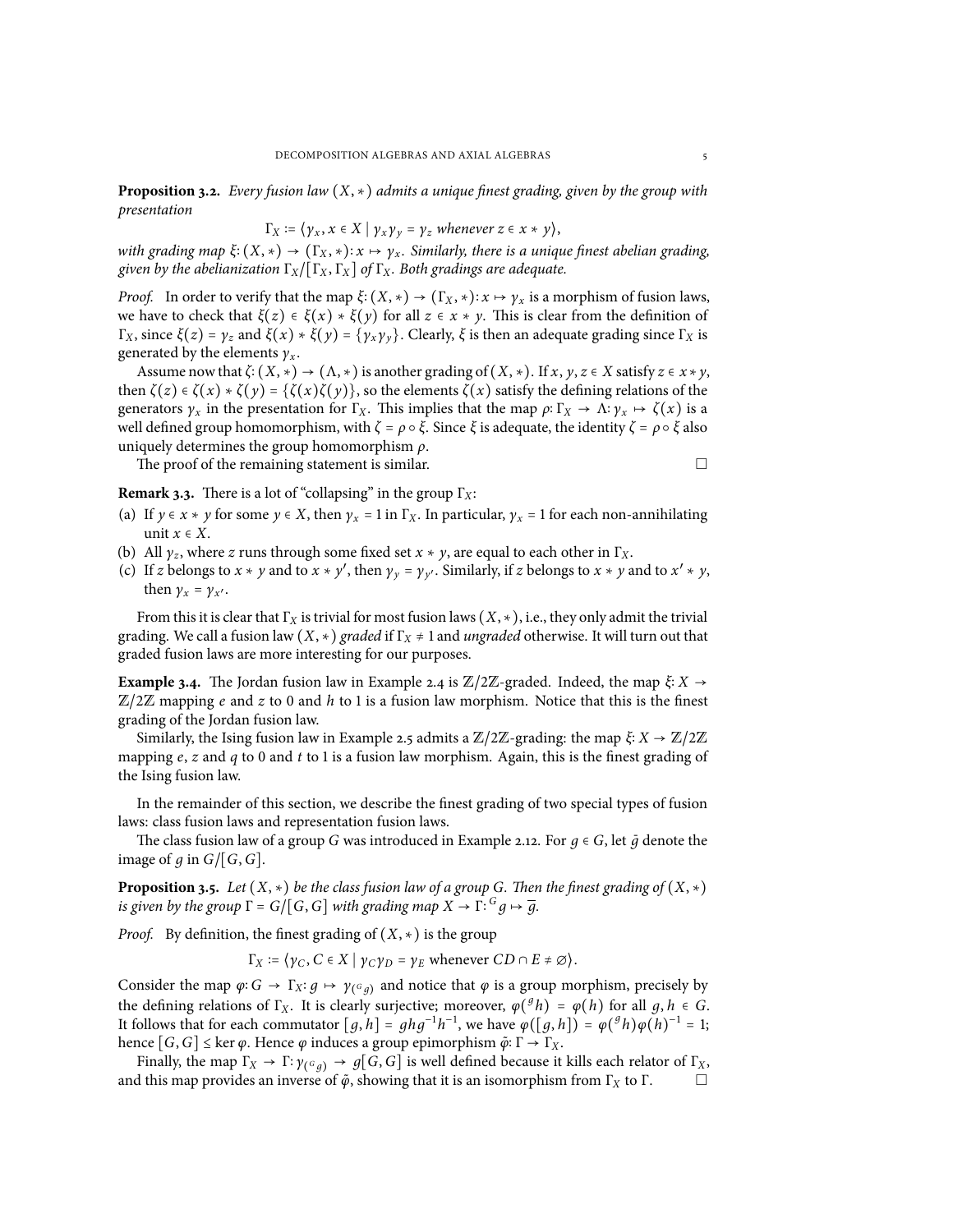Recall the definition of the representation fusion law from Example [2.13](#page-3-3).

<span id="page-5-1"></span>**Proposition 3.6.** Let G be a finite group and let  $(X, *)$  be the representation fusion law of G. *Then the finest grading of*  $(X, *)$  *is given by*  $\Gamma_X = Z(G)^* = \text{Irr}(Z(G))$  *with grading map*  $X \to$ Irr $(Z(G))$ :  $\chi \mapsto \frac{\chi_{Z(G)}}{\chi(1)}$  $\frac{\chi(Z(G))}{\chi(1)}$ .

*Proof.* [Proof<sup>3</sup>] Consider an arbitrary adequate grading  $f: X \to \Gamma$  and define

$$
K = \{ \chi \in \mathrm{Irr}(G) \mid f(\chi) = 1 \}.
$$

Let  $H = \bigcap_{\chi \in K} \ker \chi$ . If  $\chi \in K$  then it is clear that  $H \leq \ker \chi$ ; we aim to show the opposite inclusion. Consider  $\hat{\theta} = \sum_{\gamma \in K} \chi$ , which may be considered as a character of *G*/*H*. Since  $\theta$  is faithful as a character of *G*/*H*, by the Burnside–Brauer theorem every irreducible character of *G*/*H* is a constituent of some power of  $\theta$ . Now since f is trivial on each constituent of  $\theta$ , it also is trivial on all irreducible characters of *G*/*H*. Thus if  $H \leq \ker \chi$  then  $\chi \in K$ . We have now established that  $K = \{ \chi \in \text{Irr}(G) \mid H \leq \text{ker } \chi \}.$ 

Note that  $f(\bar{\chi}) = f(\chi)^{-1}$ . Indeed,  $\mathbb{1}_G$  is a constituent of  $\chi \bar{\chi}$ ; that is,  $\mathbb{1}_G \in \chi * \bar{\chi}$ . This means that  $f(\chi) f(\bar{\chi}) = f(\mathbb{1}_G) = 1$ .

Now let  $\psi \in \text{Irr}(H)$  and let  $\chi$  and  $\eta$  be constituents of the induced character  $\psi^G$ , so that  $\psi$ is a constituent of the restrictions  $\chi_H$  and  $\eta_H$  by Frobenius reciprocity. Thus  $0 < (\eta_H, \chi_H) =$  $\langle \mathbb{1}_H, (\chi \overline{\eta})_H \rangle$  (where  $\langle -, - \rangle$  represents the inner product of class functions) and hence  $\mathbb{1}_H$  is a constituent of  $(\chi \overline{\eta})_H$ . Since  $H \leq G$ , a corollary of Clifford's theorem now implies that  $\chi \overline{\eta}$ has a constituent  $\theta \in \text{Irr}(G)$  with  $H \leq \text{ker } \theta$  (see for example [Isa94]\*Corollary 6.7). Hence  $f(\chi) f(\eta)^{-1} = f(\chi \overline{\eta}) = f(\theta) = 1$ . That is,  $f(\chi) = f(\eta)$ . Thus, we obtain a well-defined map *f*': Irr(*H*)  $\rightarrow$  Γ by setting *f'*( $\psi$ ) = *f*(*χ*) for any constituent *χ* of  $\psi$ <sup>*G*</sup>.

Next, we show that *H* is in the center of *G*, so let us assume that there is some non-central  $x \in H$ . As *x* is not central, the column orthogonality relations imply that there must be a character  $\chi \in \text{Irr}(G)$  such that  $|\chi(x)| \leq \chi(1)$  and, therefore, there is a constituent  $\theta$  of  $\chi \overline{\chi}$  with  $\theta(x) \neq \theta(1)$ . On the other hand,  $f(\theta) = f(\chi)f(\overline{\chi}) = 1$ , yielding  $\theta \in K$ . This means that  $H \leq \ker \theta$  and so  $\theta(x) = \theta(1)$ ; a contradiction.

Since *H* is central, the map *X* → Irr(*H*):  $\chi \mapsto \frac{\chi_H}{\chi(1)}$  $\frac{\chi_H}{\chi(1)}$  is defined and *f* is the composition of this map and *f'*. Clearly, the map  $X \to \text{Irr}(H)$  factors through the similar map  $X \to \text{Irr}(Z(G))$ , and so the claim of the proposition holds.  $\Box$ 

- **Remark 3.7.** (i) It is immediate from the definition that the finest grading of the union of fusion laws  $(X, *)$  and  $(Y, *)$  is the free product of  $\Gamma_X$  and  $\Gamma_Y$  with the obvious grading map.
- (ii) The similar question about the finest grading of the product  $(X \times Y, *)$  is more difficult. It is easy to see that there is a grading of  $(X \times Y, *)$  by the group  $\Gamma_X \times \Gamma_Y$ . However, it is equally easy to find examples where this is not the finest grading. For instance, if  $(X, *)$  is an empty fusion law (i.e.,  $x_1 * x_2 = \emptyset$  for all  $x_1, x_2 \in X$ ) and  $(Y, *)$  is any fusion law, then the product  $(X \times Y, *)$  is again an empty fusion law, but the finest grading of an empty fusion law is always a free group.

### 4. Decomposition algebras

<span id="page-5-0"></span>We are now ready to introduce decomposition algebras. We believe that they provide the right axiomatic framework to study all algebras reminiscent of axial algebras. It is the first definition of such algebras that allows for an interesting definition of homomorphisms. For each choice [GN08] Gelaki and Nikshych, *Nilpotent fusion categories*, Adv. Math. **217** (2008), no. 3, 1053–1071

[Isa94] Isaacs, *Character theory of finite groups*, Dover Publications, Inc., New York, 1994

<sup>&</sup>lt;sup>3</sup>Thanks to David Craven and Frieder Ladisch for providing the central argument in this proof. As Frieder Ladisch pointed out to us, this result also follows from [GN08]\*Example 3.2 and Corollary 3.7.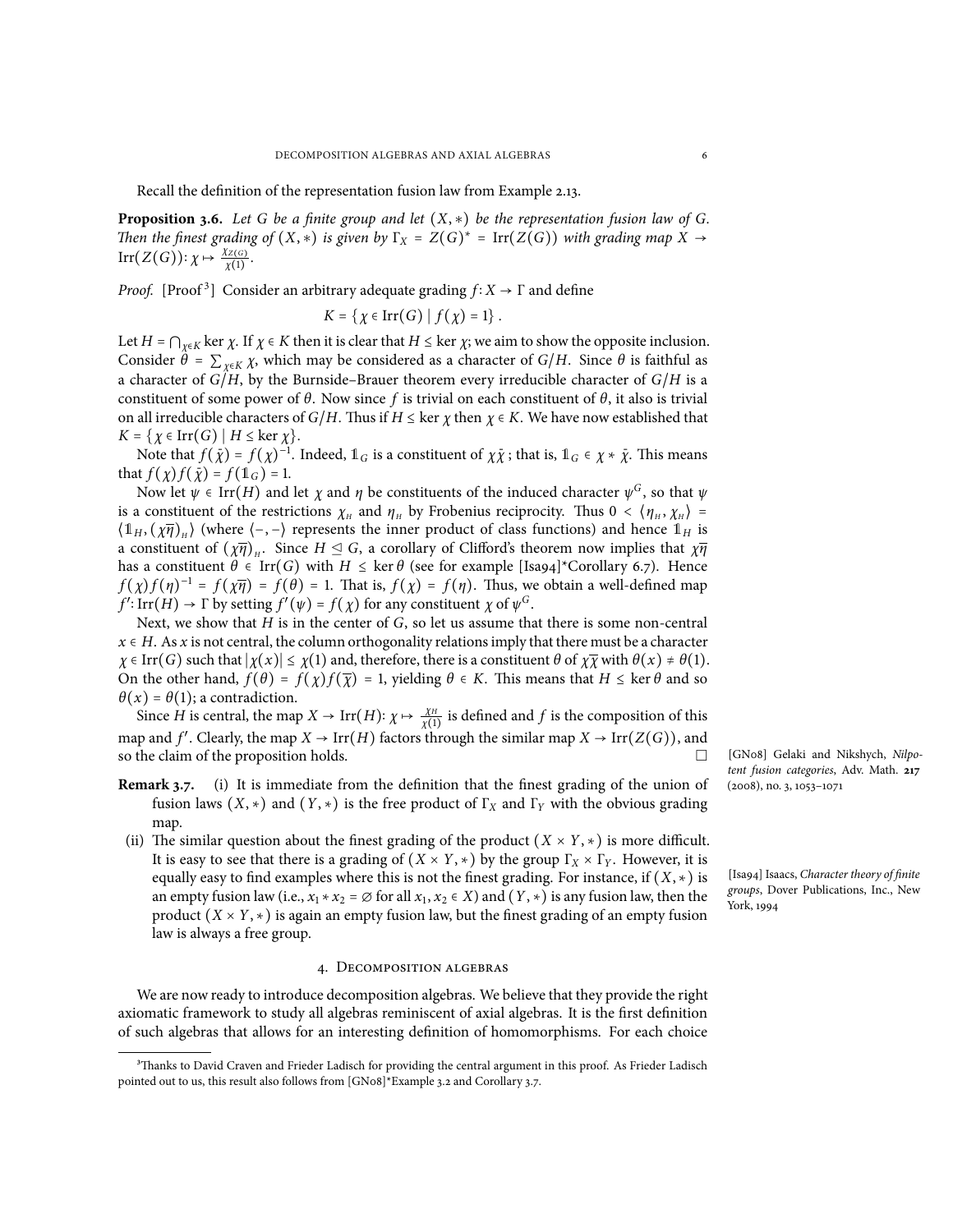of a base ring and a fusion law, this will give rise to a corresponding *category of decomposition algebras*. We refer to Appendix [A](#page-17-0) for further categorical properties.

**Definition 4.1.** Let *R* be a commutative ring and let  $\Phi = (X, *)$  be a fusion law.

- (i) A Φ*-decomposition* of an *R*-algebra *A* (not assumed to be commutative, associative or unital) is a direct sum decomposition  $A = \bigoplus_{x \in X} A_x$  (as *R*-modules) such that  $A_x A_y \subseteq A_{x*y}$ for all  $x, y \in X$ , where  $A_Y := \bigoplus_{y \in Y} A_y$  for all  $Y \subseteq X$ .
- (ii) A  $\Phi$ *-decomposition algebra* is a triple  $(A, \mathcal{I}, \Omega)$  where A is an *R*-algebra,  $\mathcal I$  is an index set and  $\Omega$  is a tuple<sup>4</sup> of  $\Phi$ -decompositions of *A* indexed by *I*. We will usually write the corresponding decompositions as  $A = \bigoplus_{x \in X} A_x^i$ , so

$$
\Omega = ((A_x^i)_{x \in X} \mid i \in \mathcal{I});
$$

we sometimes use the shorthand notation  $\Omega[i] := (A_x^i)_{x \in X}$ . Notice that we do not require the decompositions to be distinct.

We will often omit the explicit reference to  $\Phi$  if it is clear from the context and simply talk about decompositions and decomposition algebras.

**Example 4.2.** Consider the following fusion law  $(X, *)$  on  $X = \{e, z\}$ :

| * | e           | z           |
|---|-------------|-------------|
| e | $\{e\}$     | $\emptyset$ |
| z | $\emptyset$ | $\{z\}$     |

Let *A* be any *commutative associative* algebra over a commutative ring *R*. Let  $\{a_i \mid i \in \mathcal{I}\} \subseteq$ *A* be any collection of idempotents in *A*, indexed by some set *I*. For each *i* ∈ *I*, the algebra A decomposes as  $A = a_i A \oplus (1 - a_i)A$ . Write  $A_e^i := a_i A$  and  $A_z^i := (1 - a_i)A$ . Then each decomposition *A* =  $A_e^i$  ⊕  $A_z^i$  is indeed an  $(X, *)$ -decomposition. If we write Ω for the *I*-tuple of all those decompositions, then  $(A, \mathcal{I}, \Omega)$  is a decomposition algebra.

**Example 4.3.** Consider the Jordan fusion law (*X*, ∗) from Example [2.4.](#page-2-3) Let *<sup>J</sup>* be any *Jordan* algebra over a commutative ring *R*. Let  $\{a_i \mid i \in \mathcal{I}\} \subseteq J$  be any collection of idempotents in *J*, indexed by some set  $I$ . For each  $i \in I$ , the algebra *J* admits a *Peirce decomposition* into the *Peirce subspaces* with respect to the idempotent *a<sup>i</sup>* (see, e.g., [Jac68, Chapter III]):

$$
J=J_0^i\oplus J_1^i\oplus J_{1/2}^i.
$$

By [Jac68, Chapter III, §1, Lemma 1], each of those decompositions is indeed an (*X*, ∗)-decomposition (where *e* corresponds to 1, *z* to 0 and *h* to 1/2). If we write Ω for the *I*-tuple of all those decompositions, then  $(A, \mathcal{I}, \Omega)$  is a decomposition algebra.

**Remark 4.4.** Let  $\Phi = (X, *)$  be a fusion law and let  $(A, \mathcal{I}, \Omega)$  be a  $\Phi$ -decomposition algebra. If  $e \in X$  is annihilating (see Definition [2.2](#page-2-5)), then each subspace  $A_e^i$  is annihilating for the algebra *A*, in the sense that  $A_e^i \cdot A = 0$ . Similarly, if  $e \in X$  is absorbing (see Definition [2.2](#page-2-5)), then each  $A_e^i$  is an ideal:  $A_e^i \cdot A \subseteq A_e^i$ .

The decomposition algebras with respect to a fixed fusion law form a nice category.

<span id="page-6-0"></span>**Definition 4.5.** Let *R* be a commutative ring and let  $\Phi = (X, *)$  be a fusion law. We define a category Φ-**Dec***<sup>R</sup>* having as objects the Φ-decomposition algebras over *R*. If (*A*, *I*, Ω*A*) and  $(B, \mathcal{J}, \Omega_B)$  are two objects, with

$$
\Omega_A = ((A_x^i)_{x \in X} \mid i \in \mathcal{I}), \qquad \Omega_B = ((B_x^j)_{x \in X} \mid j \in \mathcal{J}),
$$

<sup>4</sup>Formally, we could define  $Ω$  as a set and define this "tuple" as a map from *I* to Ω, but we will not do so in order not to make our notation unnecessarily complicated.

[Jac68] Jacobson, *Structure and representations of Jordan algebras*, American Mathematical Society Colloquium Publications, Vol. XXXIX, American Mathematical Society, Providence, R.I., 1968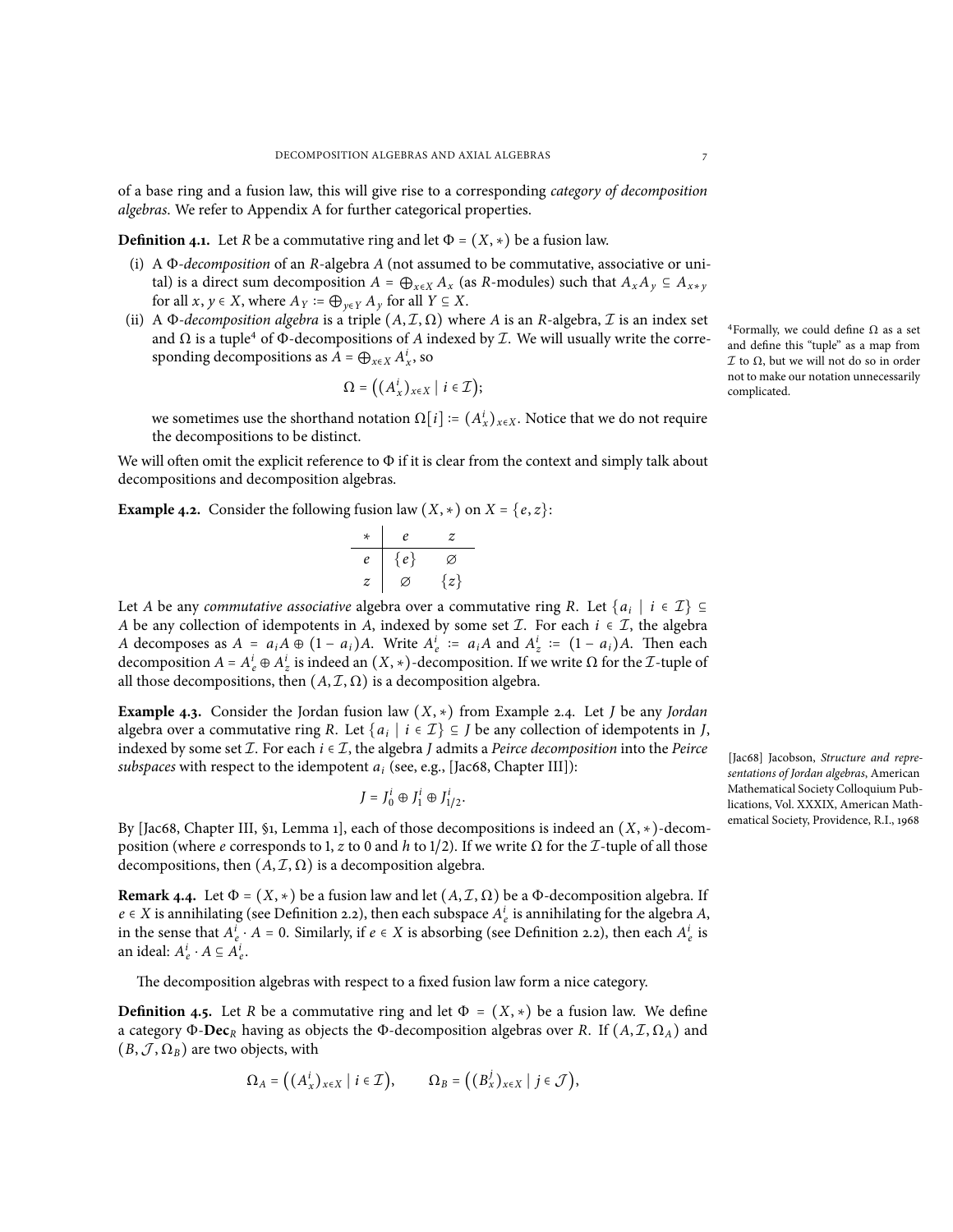then the *morphisms* between  $(A, \mathcal{I}, \Omega_A)$  and  $(B, \mathcal{J}, \Omega_B)$  are defined to be pairs  $(\varphi, \psi)$  where  $\varphi$ : *A* → *B* is an *R*-algebra morphism and  $\psi$ : *I* → *J* is a map (of sets) such that

$$
\varphi(A_x^i) \subseteq B_x^{\psi(i)}
$$

for all  $x \in X$  and all  $i \in \mathcal{I}$ .

<span id="page-7-2"></span>**Proposition 4.6.** *If*  $\xi$ <sup>*:*</sup> (*X*, \*)  $\rightarrow$  (*Y*, \*) *is a* fusion law morphism and (*A*, *I*,  $\Omega$ ) *is an* (*X*, \*)*-decomposition algebra, then A can also be viewed as a*  $(Y, *)$ *-decomposition algebra*  $(A, \mathcal{I}, \Sigma)$  *by declaring*

$$
A_y^i := A_{\xi^{-1}(y)}^i = \bigoplus_{x \in \xi^{-1}(y)} A_x^i
$$

*for each*  $i \in \mathcal{I}$  *and each*  $y \in Y$ *. This induces a functor* 

$$
F_{\xi}: (X, *)\text{-}\mathbf{Dec}_R \to (Y, *)\text{-}\mathbf{Dec}_R.
$$

*Proof.* We have to verify that for all *y*, *z*  $\in$  *Y*, we have  $A^i_y A^i_z \subseteq A^i_{y * z}$ . By the definition of a fusion law morphism, we have

$$
\xi^{-1}(y) * \xi^{-1}(z) \subseteq \xi^{-1}(y * z),
$$

and hence indeed

$$
A_y^i A_z^i = A_{\xi^{-1}(y)}^i A_{\xi^{-1}(z)}^i
$$
  
\n
$$
\subseteq A_{\xi^{-1}(y)*\xi^{-1}(z)}^i
$$
  
\n
$$
\subseteq A_{\xi^{-1}(y*z)}^i = A_{y*z}^i
$$

proving the proposition.  $\Box$ 

<span id="page-7-0"></span>In Appendix [A](#page-17-0), we study the category Φ-**Dec***<sup>R</sup>* in some more detail.

### <span id="page-7-1"></span>5. Axial decomposition algebras

In this section, we explain howaxial algebras fit into the framework of decomposition algebras.

**Definition 5.1.** Let  $\Phi = (X, *)$  be a fusion law with a distinguished unit  $e \in X$ . For each  $x \in X$ , let  $\lambda_x \in R$ . A Φ-decomposition algebra  $(A, \mathcal{I}, \Omega)$  will be called *left-axial* (with *parameters*  $\lambda_x$ ) if for each *i*  $\in \mathcal{I}$ , there is some non-zero  $a_i \in A_e^i$  (called a *left axis*) such that:

(1) 
$$
a_i \cdot b = \lambda_x b \quad \text{for all } x \in X \text{ and for all } b \in A_x^i.
$$

Similarly,  $(A, \mathcal{I}, \Omega)$  is a *right-axial* decomposition algebra (with *parameters*  $\lambda_x$ ) if for each  $i \in \mathcal{I}$ , there is some non-zero  $a_i \in A_e^i$  (called a *right axis*) such that:

(2) 
$$
b \cdot a_i = \lambda_x b \quad \text{for all } x \in X \text{ and for all } b \in A_x^i.
$$

Of course, if *A* is commutative, then we drop the prefix "left" or "right" and simply talk about axial decomposition algebras. We call a (left- or right-)axial decomposition algebra *primitive* if  $A_e^i = Ra_i$  for each  $i \in \mathcal{I}$ .

**Remark 5.2.** Recall from [HRS15b] that an *axial algebra* is a commutative algebra *A*generated by a set *E* of idempotents (called *axes*), such that for each axis *c* ∈ *E*, the left multiplication operator  $ad_c$ : *A* → *A*: *x* → *cx* is semi-simple and its eigenspaces multiply according to a given fusion law  $\Phi = (X, *)$  with  $X \subseteq R$ .

Every axial algebra is an axial decomposition algebra. Indeed, if (*A*, *E*) is an axial algebra, then for each *c* ∈ *E*, there is a corresponding decomposition  $A = \bigoplus_{x \in X} A_x^c$ , so certainly  $(A, E, \Omega)$ with  $\Omega = \left\{ (A_{\alpha}^c)_{x \in X} \mid c \in E \right\}$  is a decomposition algebra. It is indeed axial, with  $a_c = c$  for each  $c \in E \subseteq A$  and  $\lambda_x = x$  for each  $x \in X \subseteq R$ .

[HRS15b] Hall, Rehren, and Shpectorov, *Universal axial algebras and a theorem of Sakuma*, J. Algebra **421** (2015), 394– 424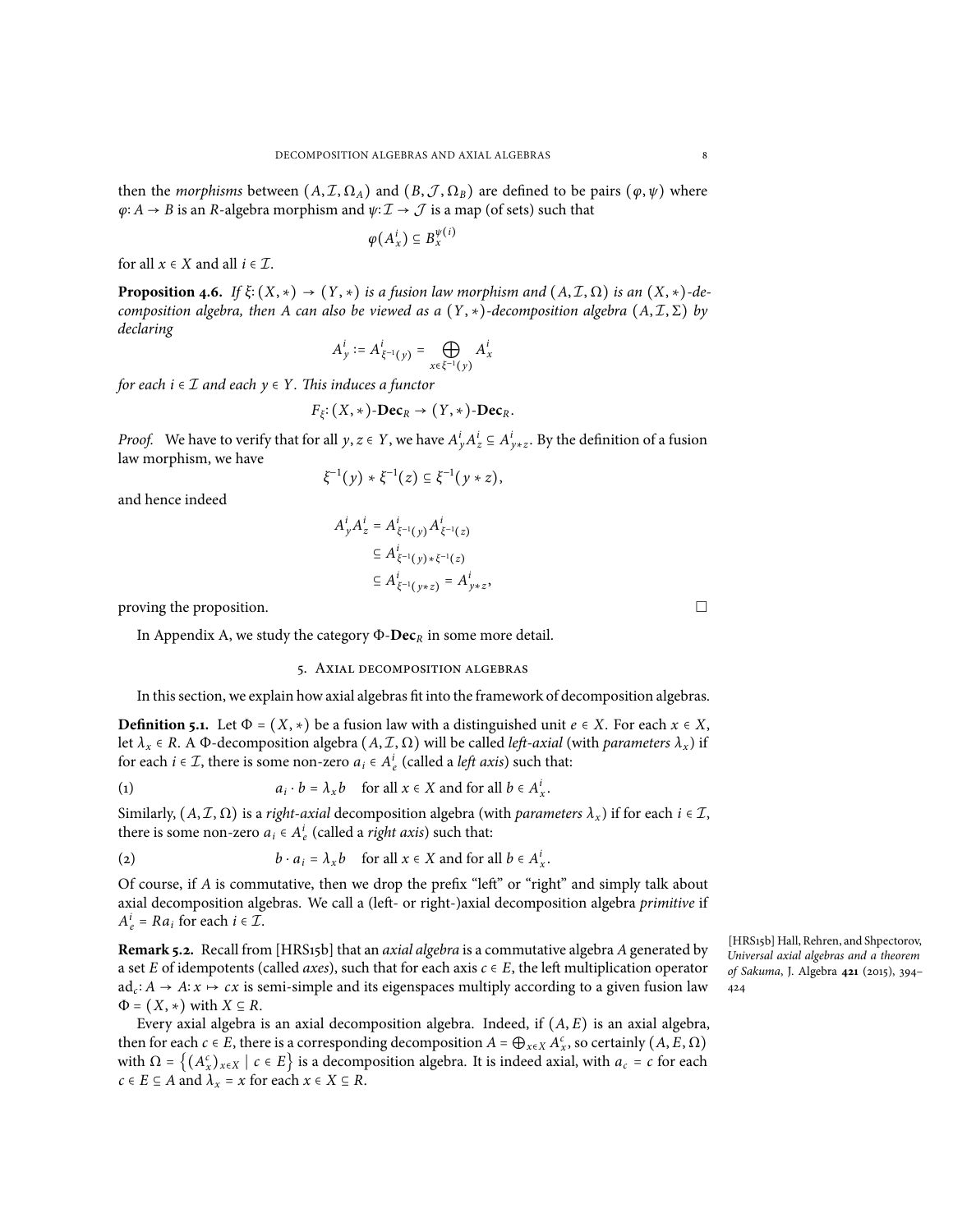On the other hand, axial decomposition algebras are more general objects than axial algebras, in four ways:

- The elements  $a_c \in A$  are not required to be idempotents. If the corresponding parameter  $\lambda_e \neq 0$  is a unit in *R* (for example when *R* is a field), then we can rescale  $a_c$  to an idempotent. If  $\lambda_e = 0$ , then  $a_c^2 = 0$ , i.e.,  $a_c$  is nilpotent.
- The algebra *A* is not assumed to be generated by the axes.
- By distinguishing between  $x \in X$  and  $\lambda_x \in R$ , we allow the possibility that some of the  $\lambda_x \in R$  coincide.
- The algebra *A* is not assumed to be commutative.

We now make the class of (left) axial decomposition algebras into a category.

**Definition 5.3.** Let  $\Phi = (X, *)$  be a fusion law with a distinguished unit  $e \in X$  and let  $\lambda: X \to \infty$  $R: x \mapsto \lambda_x$  be an arbitrary map, called the *evaluation map*. We define a category (Φ, λ)-**AxDec**<sub>*R*</sub> with as objects the axial Φ-decomposition algebras together with the collection of left axes, for the choice of parameters  $\lambda_x$  given by the evaluation map. In other words, the objects are quadruples  $(A, \mathcal{I}, \Omega, \alpha)$ , where  $(A, \mathcal{I}, \Omega)$  is a Φ-decomposition algebra and  $\alpha: \mathcal{I} \to A: i \mapsto a_i$  is a map such that  $a_i \in A_e^i$  and ([1](#page-7-1)) holds.

The morphisms in this category are the morphisms  $(\varphi, \psi)$ :  $(A, \mathcal{I}, \Omega_A, \alpha) \to (B, \mathcal{J}, \Omega_B, \beta)$  of decomposition algebras such that  $\varphi \circ \alpha = \beta \circ \psi$ , i.e.,  $\varphi$  maps each axis  $a_i$  to the corresponding axis  $b_{\psi(i)}$ .

## 6. The (universal) Miyamoto groups

<span id="page-8-0"></span>Let Γ be a finite group fusion law. To each Γ-decomposition algebra  $(A, \mathcal{I}, \Omega)$ , we will associate a subgroup of the automorphism group of *A*, called the Miyamoto group of  $(A, \mathcal{I}, \Omega)$ . We will also construct a cover of this group, which we call the universal Miyamoto group and which has nicer functorial properties than the Miyamoto group itself.

We will, at the same time, construct subgroups of these Miyamoto groups, one for each subgroup of the character group.

**Definition 6.1.** Let *R* × be the group of invertible elements of the base ring *R*. An *R-character* of Γ is a group homomorphism  $\chi: \Gamma \to \mathbb{R}^\times$ . The *R-character group* of  $\Gamma$  is the group  $\mathcal{X}_R(\Gamma)$  consisting of all *R*-characters of Γ, with group operation induced by multiplication in *R* × . When the base ring *R* is clear from the context, we will sometimes omit it and simply talk about characters and the character group.

Notice that depending on *R*, the group  $\mathcal{X}_R(\Gamma)$  might be infinite even if  $\Gamma$  is finite.

<span id="page-8-1"></span>**Definition 6.2.** Let  $(A, \mathcal{I}, \Omega)$  be a  $\Gamma$ -decomposition algebra.

(i) Let  $\chi \in \mathcal{X}_R(\Gamma)$ . For each decomposition  $(A_g^i)_{g \in \Gamma} \in \Omega$ , we define a linear map

$$
\tau_{i,\chi}: A \to A: a \mapsto \chi(g)a \quad \text{ for all } a \in A_g^i;
$$

we call this a *Miyamoto map*. It follows immediately from the definitions that each *τi*, *<sup>χ</sup>* is an automorphism of the *R*-algebra *A*. Notice that each *τi*, *<sup>χ</sup>* has finite order (dividing the order of  $\chi$  in  $\mathcal{X}_R(\Gamma)$ ).

(ii) Let *Y* be any subgroup of the character group *XR*(Γ). We then define the *Miyamoto group* with respect to *Y* as

$$
\text{Miy}_{\mathcal{Y}}(A,\mathcal{I},\Omega)\coloneqq \big\langle\tau_{i,\chi}\;\big|\;i\in\mathcal{I},\chi\in\mathcal{Y}\big\rangle\leq \text{Aut}(A).
$$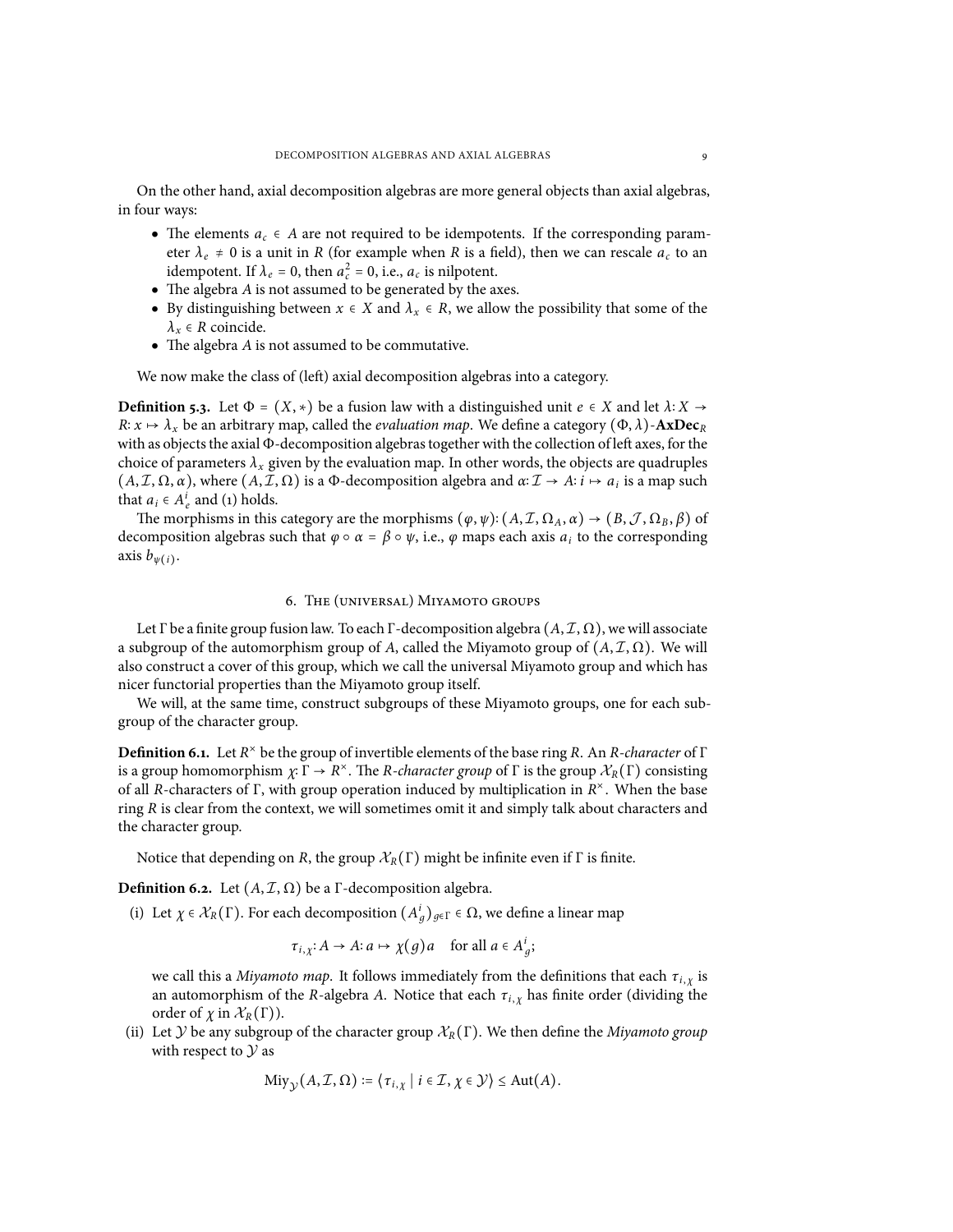Two important special cases get their own notation:

$$
Miy(A, \mathcal{I}, \Omega) := Miy_{\mathcal{X}_R(\Gamma)}(A, \mathcal{I}, \Omega);
$$
  
\n
$$
Miy_{\chi}(A, \mathcal{I}, \Omega) := Miy_{\chi}^{\dagger}(A, \mathcal{I}, \Omega) \quad \text{for a given character } \chi \in \mathcal{X}_R(G).
$$

<span id="page-9-1"></span>(iii) We call  $(A, \mathcal{I}, \Omega)$  *Miyamoto-closed* with respect to *y* if the set  $\Omega$  is invariant under the Miyamoto group with respect to *Y*. That is for each  $i \in \mathcal{I}$  and each  $\chi \in \mathcal{Y}$ , there is a permutation<sup>5</sup>  $π_{i, \chi}$  of *I* such that  $τ_{i, \chi}$  maps each decomposition  $(A_g^j)_{g \in \Gamma} \in \Omega$  to the decomposition  $(A_g^{\pi_{i,\chi}(j)})_{g \in \Gamma} \in \Omega$ . Notice that in this case, each pair  $(\tau_{i,\chi}, \pi_{i,\chi})$  is an automorphism of  $(A, \mathcal{I}, \Omega)$  in the category  $\Gamma$ -**Dec**<sub>*R*</sub>. In particular, the conjugate of a Miyamoto map by a Miyamoto map is again a Miyamoto map.

<span id="page-9-0"></span>**Example 6.3.** The simplest non-trivial example is the case where  $\Gamma = \mathbb{Z}/2\mathbb{Z}$  and  $\mathcal{Y} = \{1, \chi\}$  where *<sup>χ</sup>* maps the non-trivial element of <sup>Γ</sup> to <sup>−</sup><sup>1</sup> <sup>∈</sup> *<sup>R</sup>* (assuming that <sup>−</sup><sup>1</sup> <sup>≠</sup> <sup>1</sup> in *<sup>R</sup>*). In the case of axial algebras, we recover the definition of the Miyamoto group as in [DMVC18]\*Definition 2.5.

The Miyamoto group is interesting—it is a subgroup of the automorphism group of the algebra—but is not so easy to control (cf. Example [6.13](#page-13-1) below). It is useful to construct a cover of this group, which we call the *universal Miyamoto group*.

**Definition 6.4.** We keep the notations from Definition [6.2](#page-8-1) and assume that  $(A, \mathcal{I}, \Omega)$  is Miyamoto-closed with respect to *Y*. Recall our convention from Notation [1.1.](#page-1-0) We define the *universal Miyamoto group* with respect to *Y* as the group given by the following presentation. For each  $i \in I$ , we let  $\mathcal{Y}_i$  be a copy of the group  $\mathcal Y$  and we denote its elements by

$$
\mathcal{Y}_i = \{t_{i,\chi} \mid \chi \in \mathcal{Y}\}.
$$

For each  $a = t_{i, \chi} \in \mathcal{Y}_i$ , we write  $\overline{a}$  for the corresponding Miyamoto map  $\tau_{i, \chi} \in \text{Miy}(A, \mathcal{I}, \Omega)$ . Notice that for each  $i \in \mathcal{I}$ , the group

$$
\overline{\mathcal{Y}_i} \coloneqq \{ \overline{a} \mid a \in \mathcal{Y}_i \} = \{ \tau_{i,\chi} \mid \chi \in \mathcal{Y} \}
$$

is an *abelian* subgroup of Miy $_{\mathcal{Y}}(A, \mathcal{I}, \Omega).$ 

We will define the universal Miyamoto group  $\overline{\text{Miy}}_{\mathcal{Y}}(A, \mathcal{I}, \Omega)$  as a quotient of the free product  $\star_{i \in \mathcal{I}} \mathcal{Y}_i$  by conjugation relations between the groups  $\mathcal{Y}_i$  that exist "globally" between the corresponding groups  $\overline{\mathcal{Y}_i}$  in Miy $(A, \mathcal{I}, \Omega)$ . More precisely, let  $\mathcal{U} := \bigcup_{i \in \mathcal{I}} \mathcal{Y}_i$ ; for each  $a \in \mathcal{U}$ , we consider the set

(3) 
$$
R_{\overline{a}} \coloneqq \{ (j,k) \in \mathcal{I} \times \mathcal{I} \mid \overline{a}_{\mathcal{I}_{j,\chi}} = \tau_{k,\chi} \text{ for all } \chi \in \mathcal{Y} \}.
$$

We then let

$$
\overline{\mathrm{Miy}}_{\mathcal{Y}}(A, \mathcal{I}, \Omega)
$$

$$
:= \left\{ \underset{i \in \mathcal{I}}{\star} \mathcal{Y}_i \middle| \, ^a t_{j,\chi} = t_{k,\chi} \text{ for all } a \in \mathcal{U}, \text{ all } (j,k) \in R_{\overline{a}} \text{ and all } \chi \in \mathcal{Y} \right\}.
$$

**Remark 6.5.** The reader might wonder why we only consider conjugation relations that exist globally and do not define the universal Miyamoto group as the group

$$
\left\{ \bigstar \limits_{i \in \mathcal{I}} \mathcal{Y}_i \; \middle| \; {^a}b = c \; \text{for all} \; a, b, c \in \mathcal{U} \; \text{satisfying} \; \overline{^a}\overline{b} = \overline{c} \right\}.
$$

instead. The problem with this definition is that some conjugation relations might hold "by coincidence" and we do not want to transfer those to the universal Miyamoto group. For instance, Theorem [6.12](#page-12-0) below would become false with this seemingly easier definition.

5 In the situation where some of the decompositions  $(A_g^j)_{g \in Γ}$  ∈ Ω coincide, there might be some freedom in the choice of the permutation  $\pi_{i, \chi}$ , but this choice will be irrelevant for us.

[DMVC18] De Medts and Van Couwenberghe, *Modules over axial algebras*, Algebr. Represent. Theory (2018), To appear. [doi:](http://dx.doi.org/10.1007/s10468-018-9844-y) [10.1007/s10468-018-9844-y](http://dx.doi.org/10.1007/s10468-018-9844-y)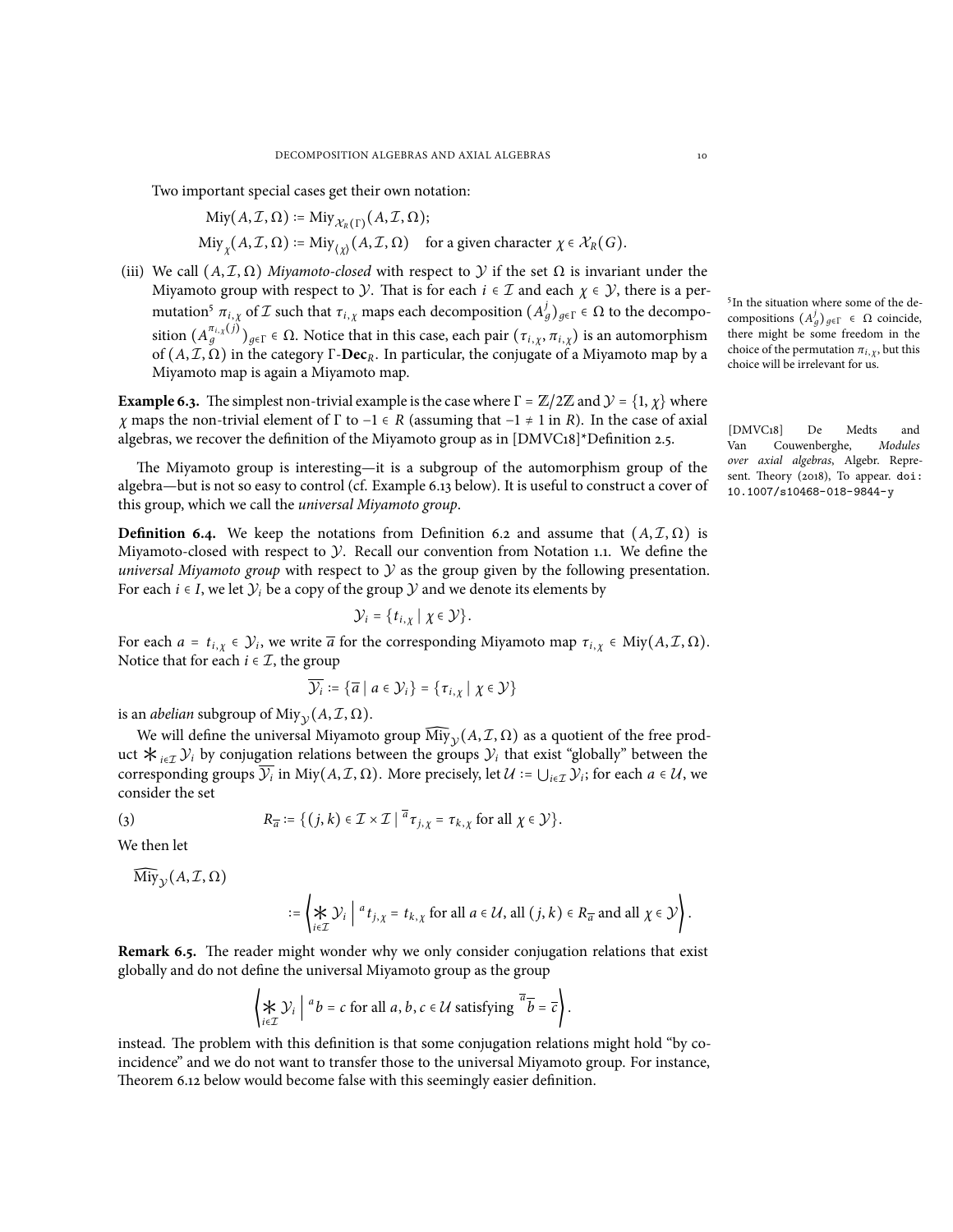On the other hand, since  $(A, \mathcal{I}, \Omega)$  is Miyamoto-closed with respect to *Y*, we always have many conjugation relations at our disposal.

# <span id="page-10-0"></span>**Lemma 6.6.** *Let i*, *j* ∈ *I.*

<span id="page-10-1"></span>(i) For each  $\chi, \chi' \in \mathcal{Y}$ , the relation

$$
t_{i,x} t_{j,\chi'} = t_{\pi_{i,\chi}(j),\chi'}
$$

*holds in*  $\text{Miy}_{\mathcal{Y}}(A, \mathcal{I}, \Omega)$ *.* 

<span id="page-10-2"></span>(ii) If  $\tau_{i,x} = \tau_{i,x}$  for all  $\chi \in \mathcal{Y}$ , then also  $t_{i,x} = t_{i,x}$  for all  $\chi \in \mathcal{Y}$ . *Proof.*

(i) Let  $a = t_{i, \chi}$  for some  $\chi \in \mathcal{Y}$ . Since  $(A, \mathcal{I}, \Omega)$  is Miyamoto-closed with respect to  $\mathcal{Y}$ , we have  $\tau_{i,\chi}\tau_{j,\chi'} = \tau_{\pi_{i,\chi}(j),\chi'}$  for all  $\chi' \in \mathcal{Y}$  and therefore  $(j,\pi_{i,\chi}(j)) \in R_{\overline{a}}$ . It follows that all relations of the form

$$
t_{i,x}t_{j,\chi'}=t_{\pi_{i,\chi}(j),\chi'}
$$

hold in  $\overline{\text{Miy}}_{\mathcal{Y}}(A, \mathcal{I}, \Omega)$ .

(ii) Let  $a = t_{i, \chi}$  for some  $\chi \in \mathcal{Y}$ . Recall that  $\mathcal{Y}_i$  is abelian, hence  $\tau_{i, \chi}$  commutes with  $\tau_{i, \chi'}$  for all *χ*<sup> $'$ </sup> ∈ *Y*. Since *τ*<sub>*i*, *χ*<sup> $'$ </sup> = *τ*<sub>*j*, *χ*<sup> $'$ </sup>, it follows that  $(i, j)$  ∈ *R<sub>a</sub>*. Therefore, the relations</sub></sub>

$$
t_{i,x}t_{i,\chi'}=t_{j,\chi'}
$$

hold in Miy<sub>y</sub>( $A, I, \Omega$ ). Since  $t_{i, \chi}$  and  $t_{i, \chi'}$  both belong to the abelian group  $\mathcal{Y}_i \leq$  $\widehat{\text{Miy}}_{\mathcal{Y}}(A, \mathcal{I}, \Omega)$ , we conclude that the relation  $t_{i, \chi'} = t_{j, \chi'}$  holds in  $\widehat{\text{Miy}}_{\mathcal{Y}}(A, \mathcal{I}, \Omega)$ .

**Proposition 6.7.** *Let*  $\mathcal{Y} \leq \mathcal{X}_R(\Gamma)$  *and let*  $(A, \mathcal{I}, \Omega)$  *be Miyamoto-closed with respect to*  $\mathcal{Y}$ *. Then*  ${\rm Miy}_\mathcal{Y}(A,\mathcal{I},\Omega)$  is a central extension of  ${\rm Miy}_\mathcal{Y}(A,\mathcal{I},\Omega)$ .

*Proof.* Let  $\widehat{G}$  :=  $\widehat{\text{Miy}}_{\mathcal{Y}}(A, \mathcal{I}, \Omega)$ ,  $G$  :=  $\text{Miy}_{\mathcal{Y}}(A, \mathcal{I}, \Omega)$  and  $\mathcal{U}$  :=  $\bigcup_{i \in \mathcal{I}} \mathcal{Y}_i \subseteq \widehat{G}$ ; then  $\widehat{G} = \langle \mathcal{U} \rangle$ . It is immediately clear from the definition of  $\widehat{\text{Miy}}_y(A, \mathcal{I}, \Omega)$  that the map  $\mathcal{U} \to G$ :  $a \mapsto \overline{a}$  extends to an epimorphism  $\Phi$ :  $\widehat{G}$  → *G*; it remains to show that ker  $\Phi$  is central.

Let *z* ∈ ker  $\Phi$  be arbitrary; as each generator *a* ∈ *U* has finite order, we can write *z* =  $a_m \cdots a_1$ with  $a_i \in \mathcal{U}$ . We have to show that  $^z b = b$  for each  $b = t_{j, \chi'} \in \mathcal{U}$ . Fix such an element  $b \in \mathcal{U}$ . For each  $k \in \{0, \ldots, m\}$ , we write

$$
b_k := \frac{a_k \cdots a_1}{\bar{a}_k \cdots \bar{a}_1} \overline{b} \in \widehat{G} \quad \text{and}
$$

$$
c_k := \frac{\overline{a}_k \cdots \overline{a}_1}{\bar{b}} \in G.
$$

By repeatedly applying Lemma [6.6](#page-10-0)([i\)](#page-10-1), we see that each  $b_k$  is again of the form  $t_{j_k, \chi'}$  for some  $j_k \in \mathcal{I}$  (which only depends on *z* and *j* but not on  $\chi'$ ) and that  $c_k = b_k$  for each  $k$ .

In particular,  $\overline{b_m} = c_m = \frac{\Phi(z)}{\overline{b}} = \overline{b}$  with  $b = t_{j,x'}$  and  $b_m = t_{j_m,x'}$ . Hence  $\tau_{j_m,x'} = \tau_{j,x'}$ . Because this holds for all  $\chi' \in \mathcal{Y}$ , Lemma [6.6\(](#page-10-0)[ii\)](#page-10-2) now implies that  $t_{j_m, \chi'} = t_{j, \chi'}$  for all  $\chi'$ . Varying  $j \in \mathcal{I}$ finishes the proof.  $\Box$ 

For *surjective* morphisms between decomposition algebras, both Miy<sub>y</sub> and  $\overline{\text{Miy}}_{\mathcal{Y}}$  are functorial. The following easy lemma is the key point.

<span id="page-10-3"></span>**Lemma 6.8.** *Let*  $(\varphi, \psi)$  *be a morphism between two* Γ-decomposition *algebras*  $(A, \mathcal{I}, \Omega_A)$  *and*  $(B, \mathcal{J}, \Omega_B)$ . Then for each  $i \in \mathcal{I}$  and  $\chi \in \mathcal{X}_R(\Gamma)$ , we have  $\varphi \circ \tau_{i,\chi} = \tau_{\psi(i),\chi} \circ \varphi$ .

*Proof.* Let  $a \in A_g^i$  for some  $g \in \Gamma$ . Then on the one hand,  $\varphi(\tau_{i,\chi}(a)) = \varphi(\chi(g)a) = \chi(g)\varphi(a)$ , while on the other hand,  $\varphi(a) \in B_g^{\psi(i)}$  and hence  $\tau_{\psi(i),\chi}(\varphi(a)) = \chi(g)\varphi(a)$  as well. Since  $A = \bigoplus_{g \in \Gamma} A_g^i$ , the result follows.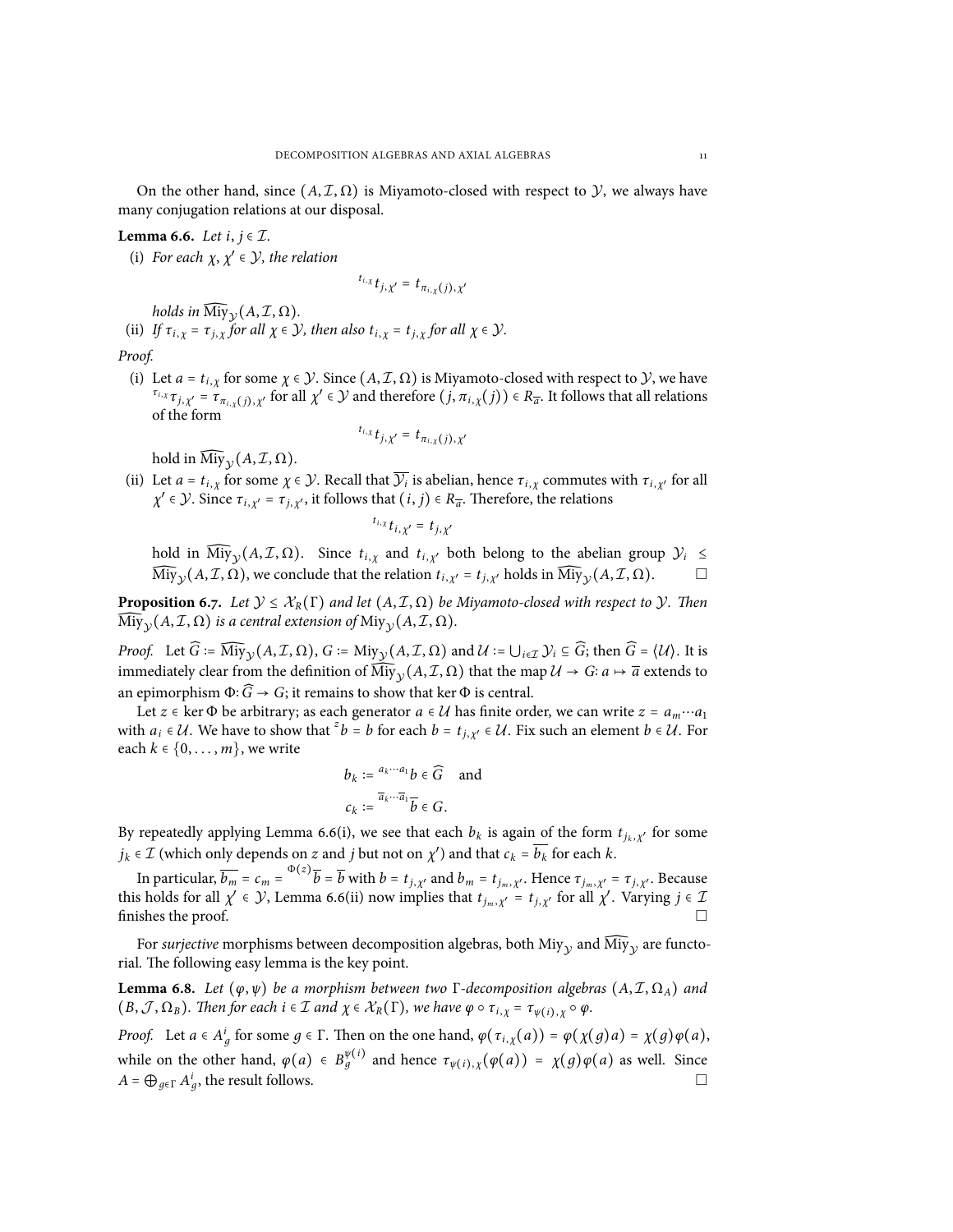<span id="page-11-0"></span>**Proposition 6.9.** *Let*  $\mathcal{Y} \leq \mathcal{X}_R(\Gamma)$ *. Let*  $(\varphi, \psi)$  *be a morphism between two* Γ*-decomposition algebras*  $(A, \mathcal{I}, \Omega_A)$  *and*  $(B, \mathcal{J}, \Omega_B)$ *. Assume that*  $\varphi$  *is surjective. Then:* 

- (i) *There is a* corresponding morphism  $\theta$ **:** Miy<sub>*Y*</sub>( $A, I, \Omega_A$ )  $\rightarrow$  Miy<sub>*Y*</sub>( $B, J, \Omega_B$ ) *mapping each* generator  $\tau_{i,\chi}$  of  ${\rm Miy}_\mathcal{Y}(A,\mathcal{I},\Omega_A)$  to the corresponding generator  $\tau_{\psi(i),\chi}$  of  ${\rm Miy}_\mathcal{Y}(B,\mathcal{J},\Omega_B)$ .
- (ii) *There is a corresponding morphism*  $\widehat{\theta}$ :  $\widehat{\text{Miy}}_y(A, \mathcal{I}, \Omega_A) \rightarrow \widehat{\text{Miy}}_y(B, \mathcal{J}, \Omega_B)$  *mapping each* generator  $t_{i,\chi}$  of  ${\rm My}_{\mathcal{Y}}(A, \mathcal{I}, \Omega_A)$  to the corresponding generator  $t_{\psi(i),\chi}$  of  ${\rm My}_{\mathcal{Y}}(B,\mathcal{J},\Omega_B).$

*Proof.*

(i) It suffices to verify that if the  $\tau_{i,x}$  satisfy some relation

$$
\tau_{i_1,\chi_1}\!\cdots\!\tau_{i_\ell,\chi_\ell}=1
$$

inside Aut(*A*), then also

$$
\tau_{\psi(i_1),\chi_1}\cdots\tau_{\psi(i_\ell),\chi_\ell}=1
$$

inside Aut(*B*). This follows immediately from Lemma [6.8](#page-10-3) and the fact that  $\varphi$  is surjective. (ii) We have to show that each relator of  $\text{Miy}_{\mathcal{Y}}(A, \mathcal{I}, \Omega_A)$  is killed by  $\theta$ . Consider a relator

$$
r = t_{k,\chi'}^{-1} \cdot t_{i,\chi} t_{j,\chi'} \quad \text{with} \quad (j,k) \in R_{\tau_{i,\chi}}.
$$

Then by definition, we have  $\tau_{k, \chi'} = \tau_{i, \chi} \tau_{j, \chi'}$  in Miy<sub>y</sub>( $A, \mathcal{I}, \Omega_A$ ). By Lemma [6.8,](#page-10-3) this implies that  $\tau_{\psi(k),\chi'}\circ\varphi = \tau_{\psi(i),\chi}\tau_{\psi(j),\chi'}\circ\varphi$ . Since  $\varphi$  is surjective, it follows that  $\tau_{\psi(k),\chi'} = \tau_{\psi(i),\chi}\tau_{\psi(j),\chi'}$ in Miy $_{\mathcal{Y}}(B, \mathcal{J}, \Omega_B)$ . Because this holds for all  $\chi' \in \mathcal{Y}$ , we have

$$
(\psi(j),\psi(k))\in R_{\tau_{\psi(i),\chi}}
$$

Now  $\widehat{\theta}$  maps the given relator *r* to  $t_{\psi(k), \chi'}^{-1}$  ·  ${}^{t_{\psi(i), \chi}}t_{\psi(j), \chi'}$ , and by the definition of  $\widehat{\mathrm{Miy}}_\mathcal{Y}(B,\mathcal{J},\Omega_B)$ , this element is trivial.  $\qquad \qquad \Box$ 

.

The requirement that *ϕ* is surjective cannot be dropped in general, as the following generic type of example illustrates.

**Example 6.10.** Let  $\Gamma = \{1, \sigma\}$  be the group of order 2 and let  $\mathcal{Y} = \{1, \chi\}$  as in Example [6.3](#page-9-0) above. Since there is only one non-trivial character in *Y*, we will omit it from our notation and, for example, write *τ*<sup>*i*</sup> in place of *τ*<sup>*i*</sup>, *χ*. Let  $(A, I, \Omega)$  be a Γ-decomposition algebra. The only (very weak) assumption we make, is the existence of three different *j*,  $k$ ,  $\ell \in I$  such that there is a relation *<sup>τ</sup><sup>k</sup> <sup>τ</sup> <sup>j</sup>* <sup>=</sup> *<sup>τ</sup><sup>ℓ</sup>* .

We will now construct another  $\Gamma$ -decomposition algebra  $(B, J, \Omega')$  and a morphism  $(\varphi, \psi) : (A, I, \Omega) \to (B, J, \Omega')$  such that the map  $t_i \mapsto t_{\psi(i)}$  does *not* induce a group morphism between the corresponding universal Miyamoto groups.

Let  $B = A \oplus M$ , where M is a free R-module of rank 2 with basis  $\{e, f\}$ , and extend the multiplication of *A* to *B* trivially ( $AM = MA = 0$ ). Let  $\varphi: A \to B$  be the natural inclusion. Let  $J = I \times \{1, 2\}$ ; we will construct two decompositions of *B* for each decomposition of *A* in  $\Omega$ . Define

$$
\Omega'[i,1] := (A_1^i \oplus Re, A_\sigma^i \oplus Rf) \text{ and}
$$
  

$$
\Omega'[i,2] := (A_1^i \oplus Rf, A_\sigma^i \oplus Re).
$$

If we arbitrarily choose  $c_i$  ∈ {1, 2} for each  $i$  ∈ *I*, then the map  $\psi$ ∶ *I* → *J*∶ *i* → (*i*,  $c_i$ ) will give rise to a morphism ( $\varphi$ ,  $\psi$ ) of Γ-decomposition algebras. In particular, this holds if we choose  $c_j = c_k = 1$ and  $c_\ell = 2$ . Now consider the corresponding Miyamoto involutions  $\tau_{(j,1)}$ ,  $\tau_{(k,1)}$  and  $\tau_{(\ell,2)}$  of *B*; then  $\tau_{(i,1)}$  and  $\tau_{(k,1)}$  fix the element *e* whereas  $\tau_{(\ell,2)}$  maps *e* to −*e*. In particular,

$$
^{\tau_{\psi(k)}}\tau_{\psi(j)} = {^{\tau_{(k,1)}}\tau_{(j,1)}} \neq \tau_{(\ell,2)} = \tau_{\psi(\ell)}.
$$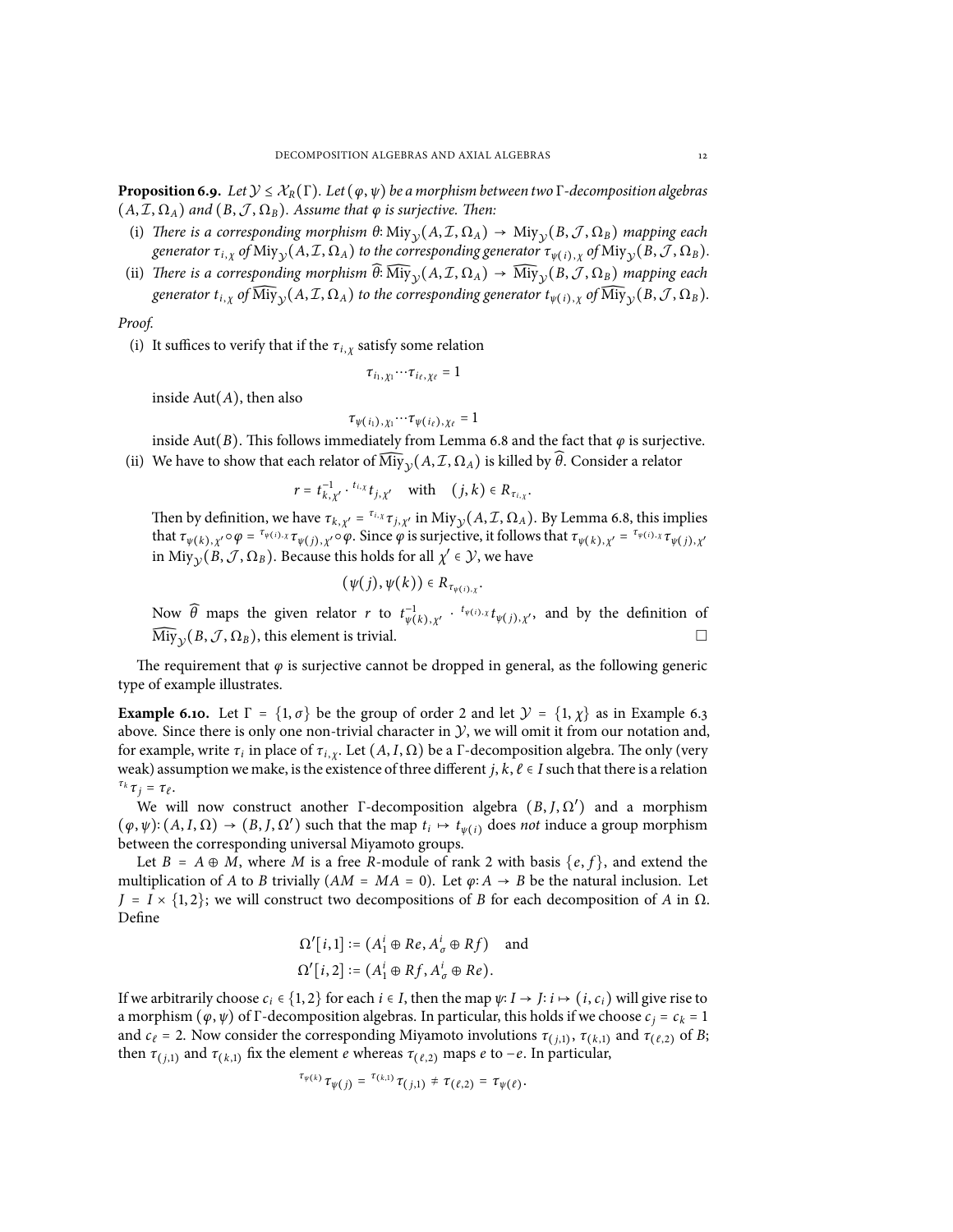Hence the map  $t_i \mapsto t_{\psi_i}$  does not induce a group morphism  ${\rm Miy}_\chi(A,\mathcal{I},\Omega) \to {\rm Miy}_\chi(B,\mathcal{J},\Omega').$ 

This behavior is caused by the fact that we can distort the map *ψ*. If we now restrict to *axial* decomposition algebras (see section  $\zeta$ ) that are sufficiently nice with respect to the Miyamoto maps, then this type of distortion cannot occur, and  ${\rm Miy}_\mathcal{Y}$  becomes a functor.

**Definition 6.11.** Let  $(\Gamma, *)$  be a group fusion law, let  $\mathcal{Y} \leq \mathcal{X}_R(\Gamma)$  be a subgroup of the *R*-character group and let  $\Phi = (X, \ast)$  be a fusion law with a Γ-grading. Let  $\lambda$ :  $X \to R$  be an evaluation map and let  $(A, \mathcal{I}, \Omega, \alpha) \in (\Phi, \lambda)$ -**AxDec**<sub>*R*</sub> be an axial decomposition algebra, with axes  $a_i := \alpha(i)$ for each  $i \in \mathcal{I}$ . By Proposition [4.6,](#page-7-2) we can also view this as a  $\Gamma$ -decomposition algebra (but usually *not* as an axial Γ-decomposition algebra!). For each *i* ∈ *I* and each *χ* ∈ *Y*, let *τi*, *<sup>χ</sup>* be the corresponding Miyamoto map.

- (i) We call  $(A, \mathcal{I}, \Omega, \alpha)$  *Miyamoto-stable* with respect to *Y* if for each  $i \in \mathcal{I}$  and each  $\chi \in \mathcal{Y}$ , there is a permutation  $\pi_{i, \chi}$  of *I* such that the pair  $(\tau_{i, \chi}, \pi_{i, \chi})$  is an automorphism of  $(A, \mathcal{I}, \Omega, \alpha)$  in  $(\Phi, \lambda)$ -AxDec<sub>*R*</sub>. In other words, for each *i*,  $j \in \mathcal{I}$ :
	- the Miyamoto map  $\tau_{i,\chi}$  permutes the axes; explicitly,  $\tau_{i,\chi}(a_j) = a_{\pi_{i,\chi}(j)}$ ;
	- $\tau_{i, \chi}(A_x^j) = A_x^{\pi_{i, \chi}(j)}$  for each  $x \in X$ .

In particular, if  $(A, \mathcal{I}, \Omega, \alpha)$  is Miyamoto-stable, then the Γ-decomposition algebra  $(A, \mathcal{I}, \Omega)$  is Miyamoto-closed (see Definition [6.2\(](#page-8-1)[iii](#page-9-1))).

- (ii) We call  $(A, \mathcal{I}, \Omega, \alpha)$  *of unique type* with respect to *Y* if both the map  $\alpha: \mathcal{I} \to A$  and the map  $\mathcal{I} \to \text{Hom}(\mathcal{Y}, \text{Aut}(A))$ :  $i \mapsto (\chi \mapsto \tau_{i, \chi})$  are injective. In other words, for each  $i \neq j$ :
	- $\bullet$   $a_i \neq a_j;$
	- there is at least one  $\chi \in \mathcal{Y}$  such that  $\tau_{i, \chi} \neq \tau_{j, \chi}$ .

In particular, the assumption that  $\alpha$  is injective implies that the permutations  $\pi_{i,x}$  are now uniquely determined by *τi*, *<sup>χ</sup>*.

<span id="page-12-0"></span>**Theorem 6.12.** *Let*  $(\Gamma, *)$  *be a group fusion law and let*  $\chi: \Gamma \to R^\times$  *be a group homomorphism. Let* <sup>Φ</sup> <sup>=</sup> (*X*, ∗) *be a fusion law with <sup>a</sup>* <sup>Γ</sup>*-grading and let <sup>λ</sup>*<sup>∶</sup> *<sup>X</sup>* <sup>→</sup> *<sup>R</sup> be an evaluation map.*

*Let C be the full subcategory of* (Φ, *λ*)-**AxDec***<sup>R</sup> consisting of axial decomposition algebras that are Miyamoto-stable and of unique type with respect to*  $\mathcal{Y}$ *. Then*  $\widehat{\mathrm{Miy}}_\mathcal{Y}$ *:*  $\mathcal{C} \to \mathbf{Grp}$  *<i>is a functor.* 

*Proof.* Let  $(A, \mathcal{I}, \Omega, \alpha) \xrightarrow{(\varphi, \psi)} (B, \mathcal{J}, \Omega', \beta)$  in *C*. Notice that  $(\varphi, \psi)$  is also a morphism in Γ-**Dec***R*. By Lemma [6.8,](#page-10-3) *<sup>ϕ</sup>* ○ *<sup>τ</sup>i*, *<sup>χ</sup>* <sup>=</sup> *<sup>τ</sup><sup>ψ</sup>*(*i*), *<sup>χ</sup>* ○ *<sup>ϕ</sup>* for all *<sup>i</sup>* <sup>∈</sup> *<sup>I</sup>* and all *<sup>χ</sup>* <sup>∈</sup> *<sup>Y</sup>*. For each *<sup>i</sup>* <sup>∈</sup> *<sup>I</sup>* and each *j* ∈ *J*, we write  $a_i := \alpha(i)$  and  $b_j := \beta(j)$ . Then for all *i*, *j* ∈ *I* and all  $\chi \in \mathcal{Y}$ , we have

$$
b_{\psi(\pi_{i,\chi}(j))} = \varphi(a_{\pi_{i,\chi}(j)}) = \varphi(\tau_{i,\chi}(a_j)) = \tau_{\psi(i),\chi}(\varphi(a_j))
$$

$$
= \tau_{\psi(i),\chi}(b_{\psi(j)}) = b_{\pi_{\psi(i),\chi}(\psi(j))},
$$

and because  $\beta$  is assumed to be injective, we get

(4) 
$$
\psi(\pi_{i,\chi}(j)) = \pi_{\psi(i),\chi}(\psi(j)).
$$

We will show that the map  $t_{i,\chi} \mapsto t_{\psi(i),\chi}$  induces a group morphism  $\overline{\text{Miy}}_{\mathcal{Y}}(A,\mathcal{I},\Omega) \rightarrow$  $\overline{\text{Miy}}_y(B, \mathcal{J}, \Omega')$  by showing that if  $(j,k) \in R_{\tau_{i,\chi}},$  then also  $(\psi(j), \psi(k)) \in R_{\tau_{\psi(i),\chi}}.$  So let  $(j, k) \in R_{\tau_{i,\chi}}$  $(j, k) \in R_{\tau_{i,\chi}}$  $(j, k) \in R_{\tau_{i,\chi}}$ ; then by Lemma [6.6](#page-10-0)(i),

<span id="page-12-1"></span>
$$
\tau_{k,\chi'} = \tau_{i,\chi} \tau_{j,\chi'} = \tau_{\pi_{i,\chi}(j),\chi'}
$$

for all  $\chi' \in \mathcal{Y}$ . Because  $(A, \mathcal{I}, \Omega, \alpha)$  is of unique type with respect to  $\mathcal{Y}$ , this can only happen if  $k = \pi_{i, \gamma}(j)$  $k = \pi_{i, \gamma}(j)$  $k = \pi_{i, \gamma}(j)$ . Hence, by ([4\)](#page-12-1) and by Lemma [6.6](#page-10-0)(i) again, also

$$
\tau_{\psi(k),\chi'} = \tau_{\psi(\pi_{i,\chi}(j)),\chi'} = \tau_{\pi_{\psi(i),\chi}(\psi(j)),\chi'} = \tau_{\psi(i),\chi} \tau_{\psi(j),\chi'}
$$
  
for all  $\chi' \in \mathcal{Y}$ . We conclude that indeed  $(\psi(j), \psi(k)) \in R_{\tau_{\psi(i),\chi}}$ .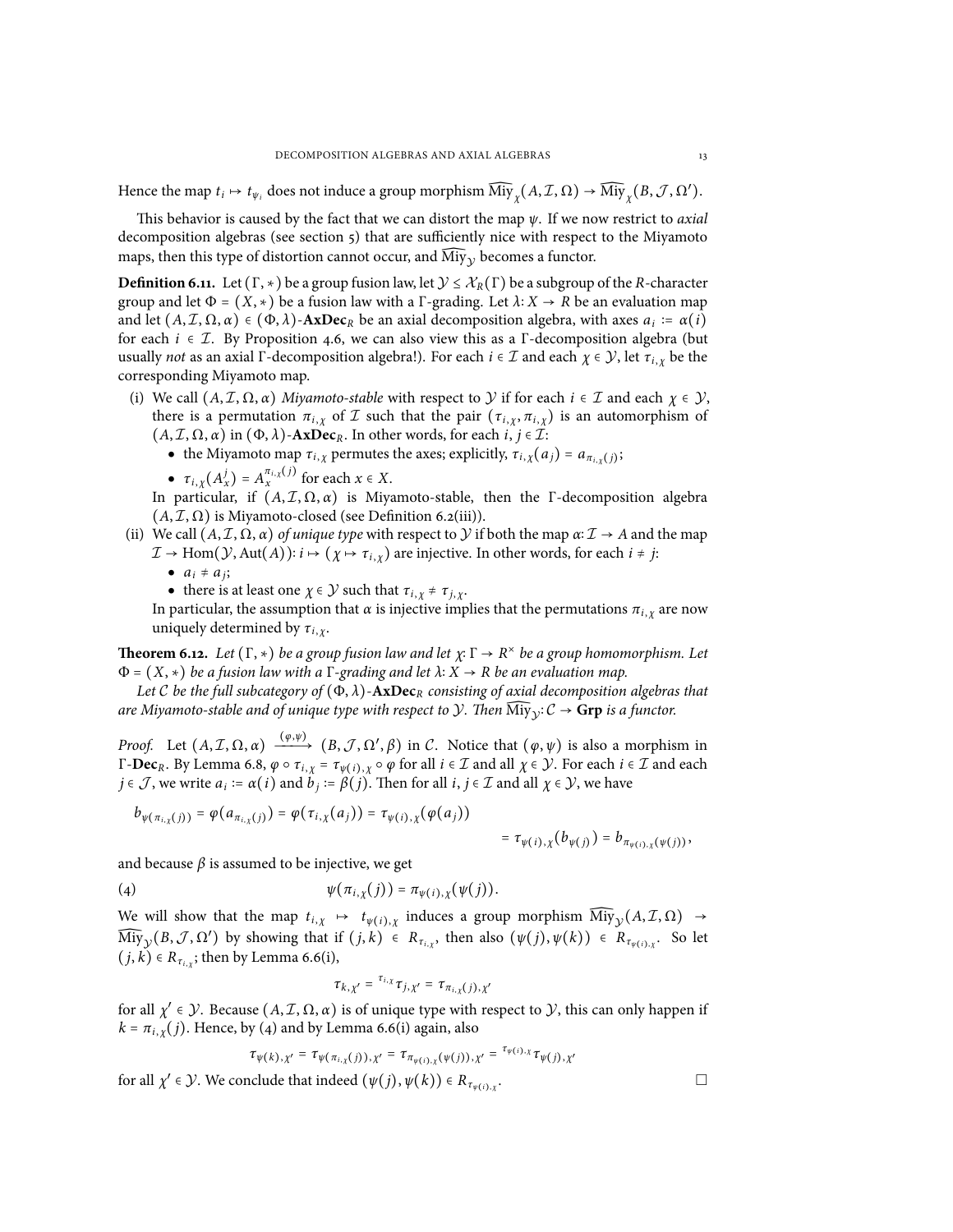<span id="page-13-1"></span>**Example 6.13.** The previous theorem is false for the ordinary Miyamoto group Miy<sub>y</sub>, as we now illustrate. Let  $n \ge 3$  be odd and consider the matrix algebra  $M_n(k)$  of all  $n \times n$ -matrices over a field *k* with char(*k*) ≠ 2. Let *J<sub>n</sub>* :=  $M_n(k)^+$  be the corresponding Jordan algebra; this is the commutative non-associative algebra with multiplication  $A \bullet B := \frac{1}{2}(AB + BA)$ .

Let  $E_n$  be the set of all primitive idempotents of  $J_n$ . These are the matrices that are diagonalizable with eigenvalues 1 with multiplicity 1 and 0 with multiplicity *n* −1. It is well known that each idempotent *e* in a Jordan algebra *J* gives rise to a decomposition of *J* into *Peirce subspaces*, the eigenspaces of ad<sub>e</sub> with eigenvalues 0,  $\frac{1}{2}$  and 1, and moreover, this decomposition satisfies the Jordan fusion law from Example [2.4](#page-2-3) (for example see [Jac68]\*p. 119, Lemma 1). In the case of *J<sup>n</sup>* and  $e \in E_n$ , these eigenspaces have dimension  $(n-1)^2$ ,  $2(n-1)$  and 1, respectively. This gives *J<sub>n</sub>* the structure of a primitive axial decomposition algebra  $(J_n, E_n, \Omega, id)$  admitting a  $\mathbb{Z}/2\mathbb{Z}$ -grading; it is clearly of unique type.

For each  $e \in E_n$ , the corresponding Miyamoto map  $\tau_e$  is precisely the conjugation action of <sup>2</sup>*<sup>e</sup>* <sup>−</sup> <sup>1</sup> on *<sup>J</sup>n*; since *<sup>n</sup>* is odd, <sup>2</sup>*<sup>e</sup>* <sup>−</sup> <sup>1</sup> <sup>∈</sup> SL*n*(*k*). Hence the Miyamoto group *<sup>G</sup>* <sup>=</sup> Miy(*J<sup>n</sup>* , *<sup>E</sup><sup>n</sup>* , <sup>Ω</sup>) is isomorphic to the group generated by the elements  $[2e-1]$  ∈  $PSL_n(k)$  ≤ Aut $(J_n)$  for  $e ∈ E_n$ . Since *G* is a non-trivial normal subgroup of  $PSL_n(k)$ , it is isomorphic to  $PSL_n(k)$  itself.

Now consider the algebra morphism

$$
\varphi\colon J_n\to J_{n+2}\colon A\mapsto \left(\begin{smallmatrix}A&0\\0&0\end{smallmatrix}\right)
$$

and the map  $\psi: E_n \to E_{n+2}$  given by restriction of  $\varphi$  to  $E_n$ . Then the pair  $(\varphi, \psi)$  is a morphism of axial decomposition algebras. However, the map  $\tau_e \mapsto \tau_{\psi(e)}$  does not extend to a group homomorphism from  $PSL_n(k)$  to  $PSL_{n+2}(k)$ : the product of the Miyamoto maps corresponding to the primitive idempotents  $E_{11}, \ldots, E_{nn}$  (where  $E_{ij}$  is the matrix that is zero everywhere except at position (*i*, *j*) where it has entry 1) is trivial in PSL*n*(*k*), but the product of their images under  $\psi$  is equal to the element  $\left[\text{diag}(1,1,\ldots,1,-1,-1)\right] \in \text{PSL}_{n+2}(k)$ .

Notice that, in contrast, the *universal* Miyamoto group always has a quotient isomorphic to SL*n*(*k*). (Determining the precise structure of the universal Miyamoto group seems to be a challenging problem.)

#### 7. Decomposition algebras from representations

<span id="page-13-0"></span>In this section we will see how representation theory directly gives rise to interesting decomposition algebras. We will assume that our base ring is the field C of complex numbers.

So let *A* be any finite-dimensional C-algebra. Let *H* be any finite subgroup of the automorphism group of *A* and let Irr(*H*) be its representation fusion law as in Example [2.13.](#page-3-3) If *A* is semisimple as a C*H*-module, then its unique decomposition into *H*-isotypic components will be an Irr(*H*)-decomposition of *A*.

**Definition 7.1** (See [Ser77])**.** Let *H* be a finite group and let *A* be a semisimple C*H*-module. Let  $V_1 \oplus \cdots \oplus V_n$  be a decomposition of *A* into irreducible modules. Denote the irreducible character of *H* corresponding to *V*<sup>*i*</sup> by  $\chi$ <sup>*i*</sup>. For each  $\chi$   $\in$  Irr(*H*), the submodule

$$
A_{\chi} \coloneqq \bigoplus_{\chi_i = \chi} V_i
$$

is called the *isotypic component* of *A* corresponding to *χ*. The decomposition

$$
A = \bigoplus_{\chi \in \operatorname{Irr}(H)} A_{\chi}
$$

is called the *H-isotypic decomposition* of *A*; it is uniquely determined by *A* and *H*. The module *A* is called *multiplicity-free* if each isotypic component is irreducible; that is if  $\chi_i \neq \chi_j$  for all  $i \neq j$ .

[Jac68] Jacobson, *Structure and representations of Jordan algebras*, American Mathematical Society Colloquium Publications, Vol. XXXIX, American Mathematical Society, Providence, R.I., 1968

[Ser77] Serre, *Linear representations of finite groups*, Springer-Verlag, New York-Heidelberg, 1977, Translated from the second French edition by Leonard L. Scott, Graduate Texts in Mathematics, Vol. 42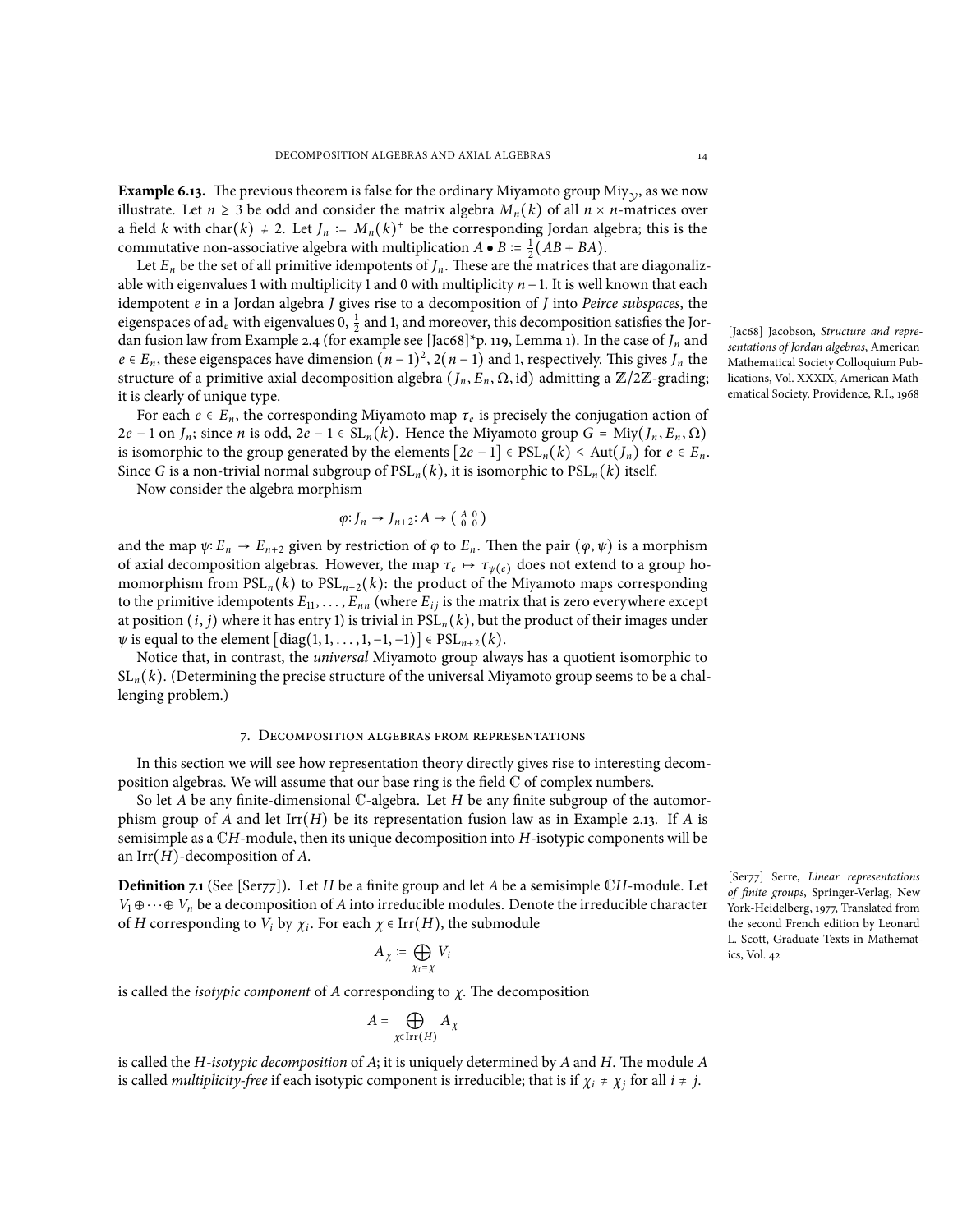<span id="page-14-1"></span>**Theorem 7.2.** *Let A be a* C*-algebra. Let H be any finite subgroup of the automorphism group of A and let* (Irr(*H*), *∗*) *be its representation fusion law. Let* {*H<sup>i</sup>* ∣ *i* ∈ *I*} *be a set of (some or all) conjugates of H in* Aut(*A*) *indexed by some set I. Then:*

- (i) *The H-isotypic decomposition*  $A = \bigoplus_{\chi \in \text{Irr}(H)} A_{\chi}$  *of*  $A$  *is an*  $(\text{Irr}(H), *)$ *-decomposition.*
- (ii) If *A* is multiplicity-free (as a CH-module), then any non-zero element  $a \in A_1$  is an axis for *this decomposition.*
- (iii) For each  $i \in \mathcal{I}$ , let  $A = \bigoplus_{\chi \in \text{Irr}(H)} A_{\chi}^{i}$  be the H<sub>i</sub>-isotypic decomposition of A. Let  $\Omega =$  $((A^i_\chi)_{\chi \in \text{Irr}(H)} \mid i \in \mathcal{I})$ . Then  $(A, \mathcal{I}, \Omega)$  *is an*  $(\text{Irr}(H), *)$ -decomposition algebra.
- (iv) If A is multiplicity-free (as a CH-module) and for each  $i \in \mathcal{I}$ ,  $a_i$  is a non-zero element of  $A_1^i$ . *Then*  $(A, \mathcal{I}, \Omega, \alpha)$  *is an axial decomposition algebra, where*  $\alpha: \mathcal{I} \to A: i \mapsto a_i$ .

*Proof.*

- (i) Let  $V_1 \oplus \cdots \oplus V_n$  be a decomposition of *A* into irreducibles. By Schur's lemma [Ser77]\*§2.2, Hom $(V_i \otimes V_j, V_k) = 0$  whenever  $\chi_k$  is not a constituent of  $\chi_i \otimes \chi_j$ . Hence the projection of  $V_i \cdot V_j$  onto  $V_k$  is zero.
- (ii) Note that the requirement that *A* is multiplicity-free implies that each  $A_\chi$  is a simple CHmodule. The fusion law implies that  $A_1A_\chi \subseteq A_\chi$  for all  $\chi \in \text{Irr}(H)$ . Thus for any non-zero  $a \in A_1$ , we have  $({\rm ad}_a)_{A_\chi} \in {\rm Hom}(A_\chi, A_\chi)$ . Schur's lemma now implies that  ${\rm Hom}(A_\chi, A_\chi) \cong$ C and hence *a* is an axis for this decomposition.
- (iii) This follows from (i).
- (iv) This follows from (ii).  $\Box$

**Example 7.3.** A typical choice for *H* is the centralizer  $C_G(q)$  of an automorphism  $q \in G$  ∶= Aut(*A*) of finite order *n*. Notice that by Proposition [3.6](#page-5-1), this implies that the fusion law  $(\text{Irr}(H), *)$  is  $\mathbb{Z}/n\mathbb{Z}$ -graded. Moreover, by restricting the characters of *H* to  $\langle g \rangle \leq Z(H)$ , we see that the Miyamoto maps corresponding to the decomposition  $A = \bigoplus_{\chi \in \text{Irr}(H)} A_\chi$  with respect to this  $\mathbb{Z}/n\mathbb{Z}$ -grading are precisely the elements of  $\langle g \rangle \leq \text{Aut}(A)$ .

For example, if *A* is the Griess algebra, we can recover its structure as an axial algebra (with <sup>Z</sup>/2Z-grading) by taking *<sup>H</sup>* equal to the centralizer of a <sup>2</sup>*A*-involution and the Miyamoto group of this axial algebra is precisely the group generated by all those 2*A*-involutions, i.e., the Monster group.

Conversely, we can use this technique to refine the fusion law of a decomposition.

<span id="page-14-0"></span>**Proposition 7.4.** *Let*  $A = \bigoplus_{x \in X} A_x$  *be a decomposition of a* C-algebra *A.* Let  $H \leq Aut(A)$  *be a* finite subgroup such that each  $A_x$  is H-invariant. For each  $x \in X$ , let  $\chi_x$  be the character of the C*H-module A<sup>x</sup> . Consider the map*

$$
*X \times X \to 2^X : (x, y) \mapsto \{z \in X \mid \langle \chi_z, \chi_x \chi_y \rangle \neq 0\}
$$

where  $\langle , \rangle$  is the inner product on the space of class functions of H. Then  $A = \bigoplus_{x \in X} A_x$  is an (*X*, *∗*)*-decomposition of A.*

*Proof.* This follows immediately from the fact that  $\text{Hom}_{\text{CH}}(A_x \otimes A_y, A_z) = 0$  whenever  $\{x_x, x_x, y_y\} = 0$ .  $\langle \chi_z, \chi_x \chi_y \rangle = 0.$  $,\chi_x\chi_y\rangle = 0.$ 

**Remark 7.5.** Although we formulated the results in this section for a finite group *H*, they can easily be generalized to Lie groups or linear algebraic groups. The proof only requires a suitable version of semi-simplicity and Schur's lemma.

[Ser77] Serre, *Linear representations of finite groups*, Springer-Verlag, New York-Heidelberg, 1977, Translated from the second French edition by Leonard

L. Scott, Graduate Texts in Mathemat-

ics, Vol. 42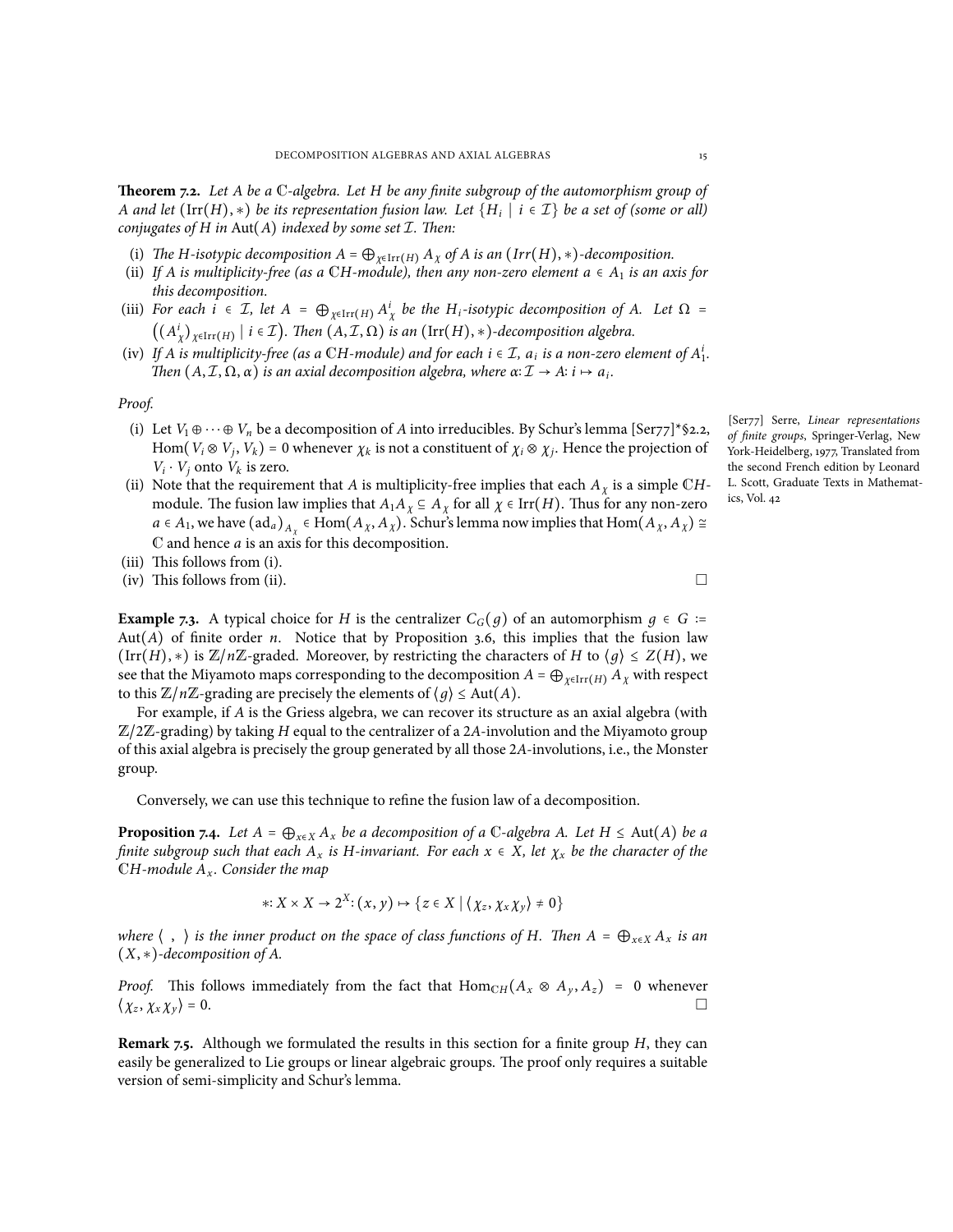#### 8. Norton algebras

<span id="page-15-0"></span>If *G* is the Miyamoto group of a Miyamoto-stable axial decomposition algebra, then *G* has a natural permutation action on the set of axes. We give a reverse construction. Starting from a transitive permutation representation of a group *G*, we construct a Miyamoto-stable axial decomposition algebra on which *G* acts by automorphisms. More precisely, we will prove that Norton algebras are axial decomposition algebras. Norton algebras, in the sense of this section, were first introduced in [CGS78] starting from association schemes. We refer to [BI84] for more information about association schemes and Norton algebras.

**Definition 8.1.** Let *X* be a finite set and let  $R_i \subseteq X \times X$  for  $i = 0, \ldots, d$ . Assume:

- (I)  $X \times X = R_0 \cup \cdots \cup R_d$  and  $R_i \cap R_j = \emptyset$  for all  $i \neq j$ ; that is, the sets  $R_i$  form a partition of  $X \times X$ :
- (II)  $R_0 = \{(x, x) | x \in X\};$
- (III) for each *i*,  ${}^{t}R_i = \{(x, y) | (y, x) \in R_i\} = R_{i'}$  for some *i'*;
- (IV) for any  $(x, y) \in R_k$ , the number of  $z \in X$  for which  $(x, z) \in R_i$  and  $(z, y) \in R_j$  is a constant  $p_{ij}^k$  only depending on *i*, *j*, *k*;

(V) 
$$
p_{ij}^k = p_{ji}^k
$$
 for all *i*, *j*, *k*.

Then  $(X, \{R_i\}_{0 \le i \le d})$  is called a (commutative) *association scheme*. If  ${}^t R_i = R_i$  for all *i*, then we call the association scheme *symmetric*.

**Example 8.2** ([BI84]\*§II.2, Example 2.1)**.** Let *G* be a transitive permutation group acting on a finite set  $\Omega$ . Denote the orbits of *G* on  $\Omega \times \Omega$  by  $\Lambda_0, \ldots, \Lambda_d$  where  $\Lambda_0 = \{(x, x) | x \in \Omega\}$ . Then  $(\Omega, {\Lambda_i}_{0 \le i \le d})$  satisfies (I)–(IV). Requirement (V) is satisfied if and only if the corresponding permutation character is multiplicity free. This association scheme is symmetric if and only if for any *i* and for any  $x, y \in \Lambda_i$  there exists a  $g \in G$  such that  $^gx = y$  and  $^gy = x$ . If this condition is satisfied, we say that *G* acts generously transitively on  $\Omega$ .

<span id="page-15-1"></span>**Definition 8.3.** Let  $\mathcal{X} = (X, \{R_i\}_{0 \leq i \leq d})$  be an association scheme.

(i) For each  $i$ , let  $A_i$  be the matrix whose rows and columns are indexed by the set  $X$  and such that

$$
(A_i)_{xy} = \begin{cases} 0 & \text{if } (x, y) \notin R_i, \\ 1 & \text{if } (x, y) \in R_i. \end{cases}
$$

Then  $A_0 = I$  and  $A_i A_j = \sum_{k=0}^d p_{ij}^k A_k$  for all *i*, *j*. Hence, by (V), they span a commutative subalgebra of the full matrix algebra. This algebra is called the *Bose–Mesner algebra* or the *adjacency algebra*. This algebra is also closed under the entry-wise or *Hadamard matrix product* which we denote by  $\circ$ :  $(A \circ B)_{ij} = (A_{ij}B_{ij})$ .

- (ii) Let *V* be the Hermitian space with orthonormal basis  $\{e_x \mid x \in X\}$  indexed by the set *X*. Then the *A<sup>i</sup>* act naturally on *V* and because they pairwise commute, they can be diagonalized simultaneously by a unitary matrix *U*. Let  $V = V_0 \oplus V_1 \oplus \cdots \oplus V_r$  be the decomposition of *V* into common eigenspaces. It is readily verified that we can pick  $V_0 = \langle (1, \ldots, 1) \rangle$ . Denote the matrix form, with respect to the basis  $\{e_x \mid x \in X\}$ , of the projection  $\pi_i$  of *V* onto *V<sub>i</sub>* by *E<sub>i</sub>*. Then  $r = d$  and  $E_0, \ldots, E_d$  form a basis of primitive idempotents for the adjacency algebra of  $X$  [BI84]\*§2.3, Theorem 3.1. Since the adjacency algebra is closed under the Hadamard product, there exist constants  $q_{ij}^k$  such that  $E_i \circ E_j = \frac{1}{|X|} \sum_{k=0}^d q_{ij}^k E_k$ . We call  $q_{ij}^k$  the *Krein parameters* of  $\mathcal{X}.$
- (iii) For each *i*, *j* and *k* we can define a bilinear map  $\sigma_{ij}^k : V_i \times V_j \to V_k$  as point-wise multiplication with respect to the basis  $\{e_x \mid x \in X\}$  composed with projection onto  $V_k$ . That

[CGS78] Cameron, Goethals, and Seidel, *The Krein condition, spherical designs, Norton algebras and permutation groups*, Nederl. Akad. Wetensch. Indag. Math. **40** (1978), no. 2, 196–206

[BI84] Bannai and Ito, *Algebraic combinatorics. I*, The Benjamin/Cummings Publishing Co., Inc., Menlo Park, CA, 1984, Association schemes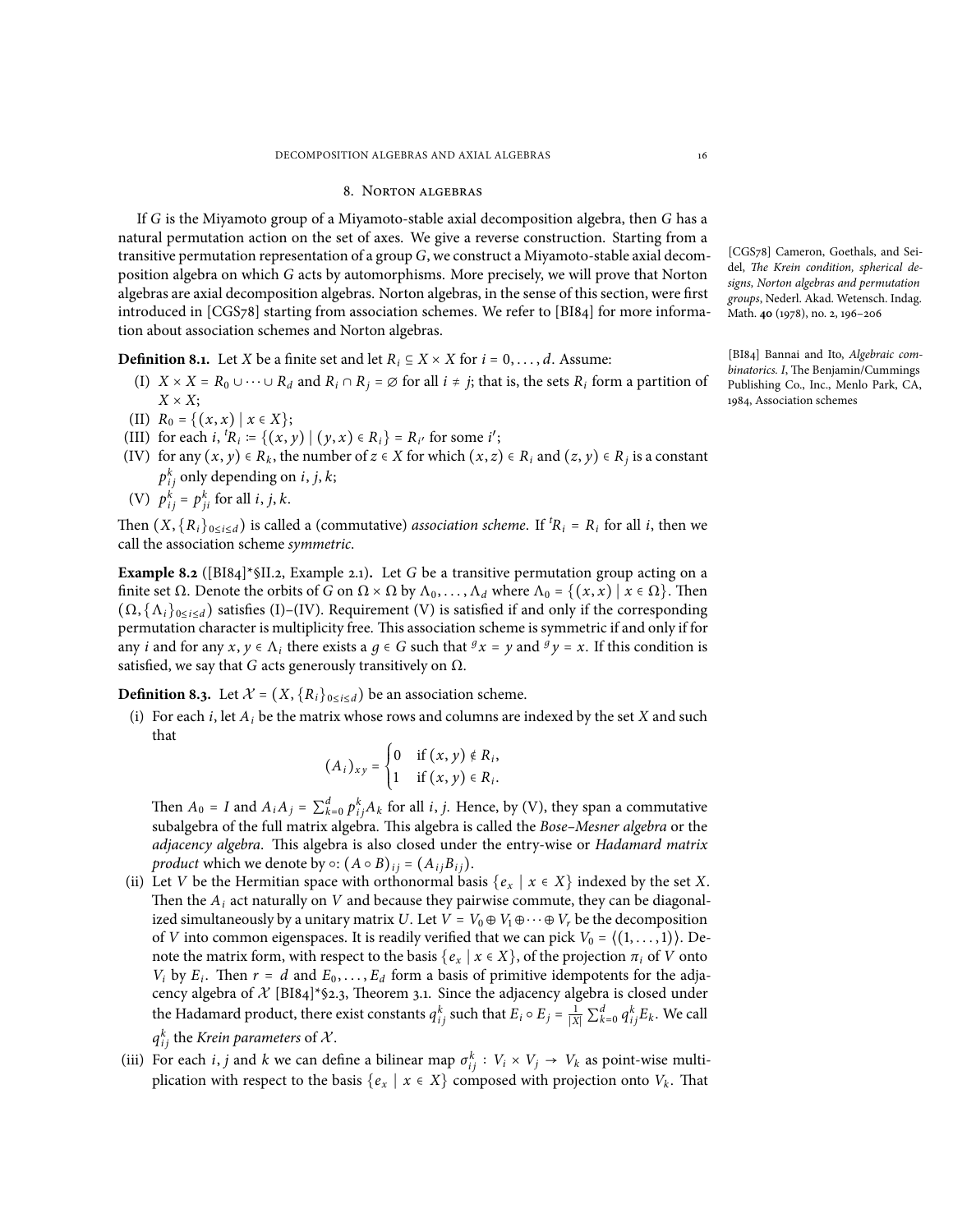is,

$$
\sigma_{ij}^k(\nu,w) \coloneqq \sum_{x \in X} \langle \nu, e_x \rangle \langle w, e_x \rangle \pi_k(e_x).
$$

In particular,  $\sigma_{ii}^i$  gives  $V_i$  the structure of a commutative non-associative algebra, which is called a *Norton algebra*. We denote this product on  $V_i$  by  $\star$ .

**Remark 8.4.** If  $X$  is a symmetric association scheme then all the matrices  $A_i$  will be symmetric and hence simultaneously diagonalizable by a real orthogonal matrix. In that case the matrices  $E_i$  will be symmetric real matrices and the Norton algebras can be defined over  $\mathbb{R}$ .

**Proposition 8.5** ([BI84]\*§II.8, Proposition 8.3)**.** *We have*

(i)  $\sigma_{ij}^k = 0$  *if and only if*  $q_{ij}^k = 0$ ; (ii)  $\sigma_{ij}^k(\pi_i(e_x), \pi_j(e_x)) = \frac{1}{|X|} q_{ij}^k \pi_k(e_x)$ .

*Proof.* This is readily verified from  $E_k(E_i \circ E_j) = \frac{1}{|X|} q_i^k$  $i_j E_k$ . □

Norton algebras provide a rich source of examples of decomposition algebras:

**Theorem 8.6.** Let  $\mathcal{X} = (X, \{R_i\}_{0 \le i \le d})$  be a symmetric association scheme. Let  $e_x$  and  $\pi_i$  be as in Definition [8.3.](#page-15-1) Let V<sub>i</sub> be one of its Norton algebras and suppose  $\pi_i(e_x)$  is non-zero for all  $x \in X$ . *Then for each*  $x \in X$ *,* 

$$
\mathrm{ad}_{\pi_i(e_x)}: V_i \to V_i: \nu \mapsto \pi_i(e_x) \star \nu
$$

is diagonalizable. Let  $\bigoplus_{\lambda \in \Lambda} (V_i)^x_{\lambda}$  be the decomposition of  $V_i$  into eigenspaces for  $ad_{\pi_i(e_x)}$ . Let  $\Omega \coloneqq \big(\big((V_i)^x_\lambda\big)_{\lambda \in \Lambda} \mid x \in X\big)$ . Then  $(V_i, X, \Omega, x \mapsto \pi_i(e_x))$  is an axial decomposition algebra.

*Proof.* Consider the linear operator

$$
\theta: V \to V: \nu \mapsto \sum_{y \in X} \langle \pi_i(e_x), e_y \rangle \langle \pi_i(v), e_y \rangle \pi_i(e_y).
$$

Its restriction to  $V_i$  equals  $\iota \circ \text{ad}_{\pi_i(e_x)}$ , where  $\iota: V_i \to V$  is the natural embedding. Since  $V_i$  is an invariant subspace of  $\theta$ , it suffices to prove that  $\theta$  is diagonalizable. The matrix form of  $\theta$ with respect to the basis  $\{e_x \mid x \in X\}$  is  $E_i \text{diag}(\pi_i(e_x))E_i$ . Since X is symmetric, this is a real symmetric matrix and hence *θ* is a Hermitian operator on *V* and therefore *θ* is diagonalizable. The remaining statement is obvious. □

**Remark 8.7.** If  $\mathcal X$  is not symmetric, then  $\theta$  will not necessarily be a Hermitian operator. However, it can still be interesting to look at the decomposition of *V<sup>i</sup>* into generalized eigenspaces of  $\mathrm{ad}_{\pi_i(e_x)}$ .

In the next example, we illustrate how to obtain a suitable fusion law using Proposition [7.4](#page-14-0) and Theorem [7.2.](#page-14-1)

**Example 8.8.** Let *G* be a group and *X* a conjugacy class of elements of order *n*. Suppose that *G* acts generously transitively on *X* and consider the corresponding symmetric association scheme. Let *V<sup>i</sup>* be one of its Norton algebras. The natural permutation action of*G* on *X* induces algebra automorphisms on this Norton algebra. Hence there exists a morphism  $\rho$ :  $G \to Aut(V_i) \leq GL(V_i)$ . Let  $C_G(x)$  be the centralizer in *G* of  $x \in X$  and  $(\text{Irr}(C_G(x)), *)$  its representation fusion law. Since the action of  $C_G(x)$  commutes with the linear operator  $ad_{\pi_i(e_x)}$ , it leaves invariant its eigenspaces. Now apply Proposition [7.4](#page-14-0) with  $H = C_G(x)$  to construct a fusion law  $(\Lambda, \ast')$  for the decomposition  $\bigoplus_{\lambda \in \Lambda} (V_i)_{\lambda}^x$  of  $V_i$ . Now let  $(V_i)_{\lambda}^x = \bigoplus_{j \in J} (V_i)_{\lambda,j}^x$  be the decomposition of

[BI84] Bannai and Ito, *Algebraic combinatorics. I*, The Benjamin/Cummings Publishing Co., Inc., Menlo Park, CA, 1984, Association schemes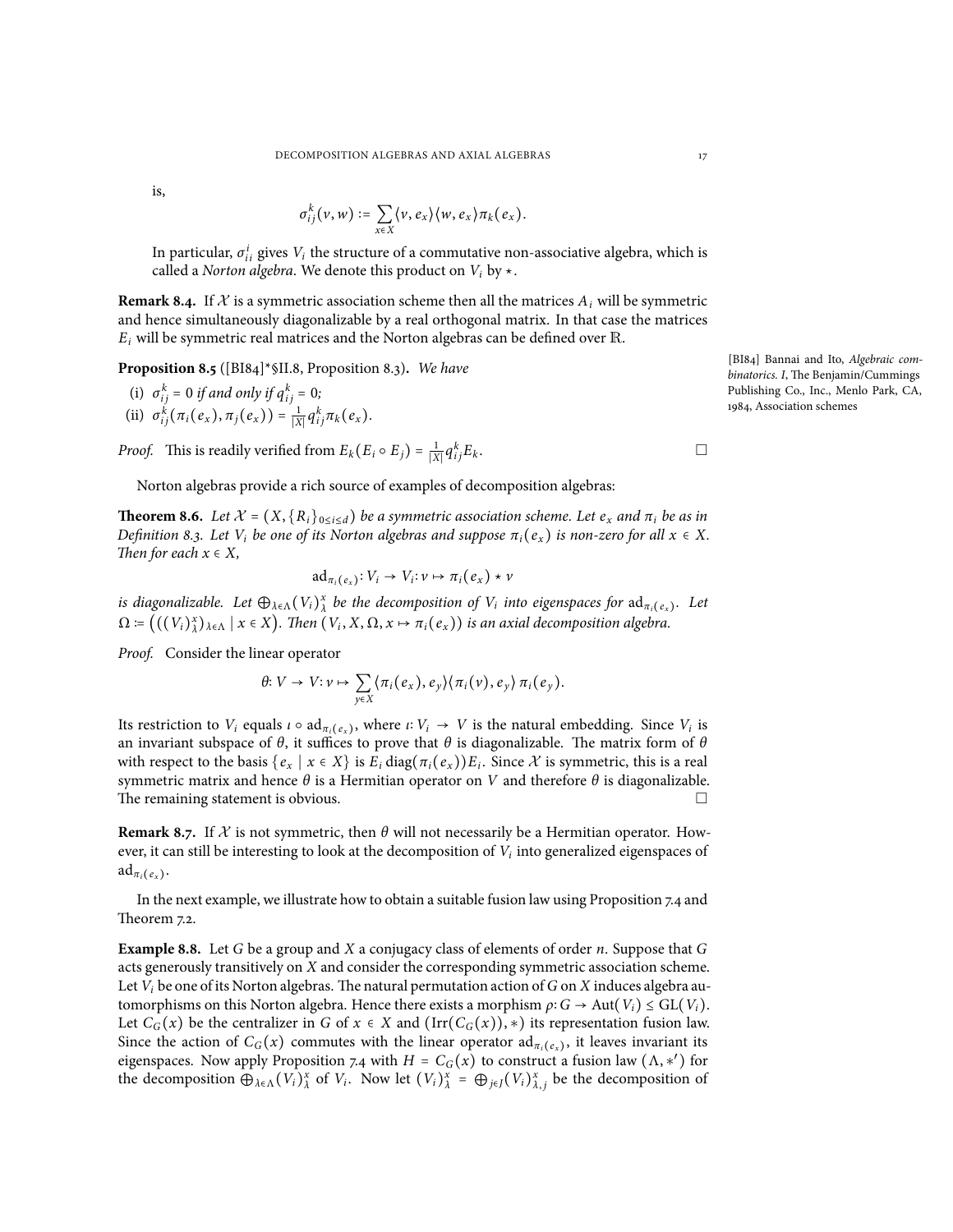$(V_i)_{\lambda}^x$  into irreducible subrepresentation for  $C_G(x)$ . Denote the irreducible character of  $C_G(x)$ corresponding to  $(V_i)_{\lambda,j}^x$  as  $\chi_j$  and define

$$
(V_i)_{\lambda,\chi}^x = \bigoplus_{\chi_j=\chi} (V_i)_{\lambda,j}^x.
$$

By Theorem [7.2,](#page-14-1) the decomposition

$$
V_i = \bigoplus_{\substack{\lambda \in \Lambda \\ \chi \in \operatorname{Irr}(C_G(x))}} (V_i)_{\lambda, \chi}^x
$$

is a  $(\Lambda \times \text{Irr}(C_G(x)), \bullet)$ -decomposition, where  $(\Lambda \times \text{Irr}(C_G(x)), \bullet)$  is the product of the fusion laws  $(\Lambda, \ast')$  and  $(\text{Irr}(C_G(x)), \ast)$ . Since  $\langle x \rangle \leq Z(C_G(x))$  the map  $(\lambda, \chi) \mapsto \chi(x)$  defines a  $\mathbb{Z}/n\mathbb{Z}$  grading of this fusion law. The Miyamoto involution  $\tau_x$  with respect to this  $\mathbb{Z}/n\mathbb{Z}$ -grading is precisely the automorphism  $\rho(x)$  and the Miyamoto group is  $\langle \rho(x) | x \in X \rangle = \rho(\langle X \rangle)$ . In particular, if *G* is simple, then the Miyamoto group coincides with  $\rho(G) \cong G$ .

### Appendix A. The category of decomposition algebras

<span id="page-17-0"></span>We now explore some more advanced categorical properties of decomposition algebras. The reader who is less acquainted with the terminology and concepts may consult the excellent text book by Tom Leinster [Lei14].

Fix a commutative ring *R* and a fusion law  $\Phi = (X, *)$  and let  $\Phi$ -**Dec**<sub>*R*</sub> be as in Definition [4.5](#page-6-0).

<span id="page-17-1"></span>**Remark A.1.** The category Φ-**Dec***<sup>R</sup>* has an initial object (0,∅,∅) and a terminal object (0, {∗}, (0)). This category admits two obvious forgetful functors, namely

$$
\Phi\text{-}\mathbf{Dec}_R \to \mathbf{Alg}_R : (A, \mathcal{I}, \Omega) \to A \quad \text{and}
$$
  

$$
\Phi\text{-}\mathbf{Dec}_R \to \mathbf{Set} : (A, \mathcal{I}, \Omega) \to \mathcal{I}.
$$

The corresponding left adjoints are given by

$$
\mathbf{Alg}_R \to \Phi\text{-}\mathbf{Dec}_R: A \rightsquigarrow (A, \varnothing, \varnothing) \quad \text{and}
$$
  

$$
\mathbf{Set} \to \Phi\text{-}\mathbf{Dec}_R: \mathcal{I} \rightsquigarrow (0, \mathcal{I}, (0 \mid i \in \mathcal{I})),
$$

respectively.

**Proposition A.2.** *The category* Φ-**Dec***<sup>R</sup> is complete.*

*Proof.* Recall that a category is complete if it contains all (small) limits. From the existence theorem for limits it is sufficient to show that Φ-**Dec***<sup>R</sup>* has equalizers and all products; see, e.g., [Lei14, Proposition 5.1.26].

We begin by showing the existence of products. Let  $(A_j, \mathcal{I}_j, \Omega_j)$  be a set of decomposition algebras indexed by some set *J*. The forgetful functors of Remark [A.1](#page-17-1) preserve limits and hence if the product of  $(A_j, \mathcal{I}_j, \Omega_j)$  exists it must consist of the algebra  $\prod_{j \in J} A_j$  and the index set  $\prod_{j \in J} \mathcal{I}_j$ . Let  $\Pi$  be a set of decompositions indexed by  $\prod_{j\in J} \mathcal{I}_j$ , where

$$
\Pi[(i_j)_{j\in J}] = \left(\prod_{j\in J} (A_j)_x^{i_j}\,\middle|\, x \in X\right)
$$

Let  $\pi_k: \prod_{j\in J} A_j \to A_k$  and  $\psi_k: \prod_{j\in J} \mathcal{I}_j \to \mathcal{I}_k$  be the natural projections of algebras and sets respectively: we will show that  $(\pi_k, \psi_k)$  is the product of the set of decomposition algebras  $(A_j, \mathcal{I}_j, \Omega_j)$ .

Firstly, if **i** =  $(i_j)_{j \in J} \in \prod_{i \in J} \mathcal{I}_j$  and  $x \in X$  then

$$
\pi_k\left(\Pi[\mathbf{i}]_x\right)=\pi_k\left(\prod_{j\in J}\left(A_j\right)_x^{i_j}\right)=\left(A_k\right)_x^{i_k}=\left(A_k\right)_x^{\psi_k(\mathbf{i})}
$$

[Lei14] Leinster, *Basic category theory*, Cambridge Studies in Advanced Mathematics, vol. 143, Cambridge University Press, Cambridge, 2014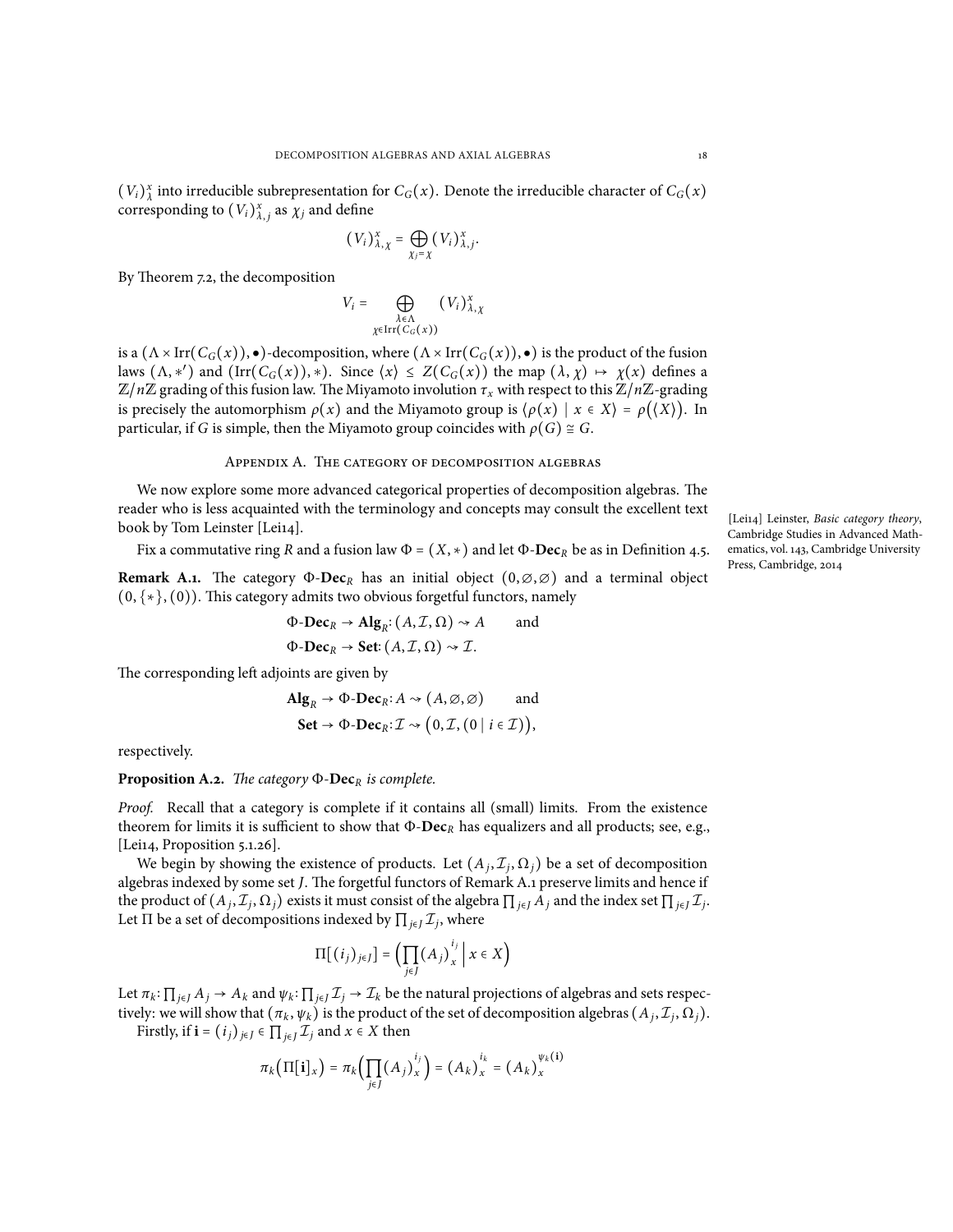and so  $(\pi_k, \psi_k)$  is a morphism in  $\Phi$ -**Dec**<sub>*R*</sub>.

Next we need to show that for any cone  $(\varphi_j, \theta_j)$ :  $(B, K, \Sigma) \to (A_j, \mathcal{I}_j, \Omega_j)$  there is a unique morphism from  $(B, K, \Sigma)$  to the product making the following diagram commute



If  $b \in B_x^k$  then  $\varphi_j(b) \in (A_j)_{x}^{\theta_j(k)}$  for all  $j \in J$  and hence  $(\varphi_j(b))_{j \in J} \in \prod_{j \in J} (A_j)_{x}^{\theta_j(k)}$ . This shows that the obvious map from  $(B, K, \Sigma)$  to the product is actually a morphism in Φ-**Dec**<sub>*R*</sub>. This map clearly makes the diagram commute and the uniqueness is a consequence of the uniqueness of  $\pi_j$  and  $\psi_j$  in their respective categories. This completes the proof of the existence of products.

We now show that equalizers exist in Φ-**Dec***R*. Let (*ϕ*<sup>1</sup> , *ψ*1) and (*ϕ*<sup>2</sup> , *ψ*2) be two morphisms of Φ-**Dec***R*:

$$
(\varphi_1,\psi_1), (\varphi_2,\psi_2); (A,\mathcal{I},\Omega) \to (B,\mathcal{J},\Theta).
$$

Let  $\varphi$ : *E* → *A* be the equalizer of  $\varphi_1$  and  $\varphi_2$  in  $\text{Alg}_R$ , let  $\psi$ :  $K \to \mathcal{I}$  be the equalizer of  $\psi_1$  and  $\psi_2$  in **Set** and let  $\Sigma$  be the tuple of decompositions given by

$$
\Sigma[k] = \left(\varphi^{-1}\left(A_x^{\psi(k)}\right)\middle| \, x \in X\right) \text{ for } k \in \mathcal{K}.
$$

To see that this is indeed a tuple of decompositions: firstly, if  $e \in E_x^k \cap \sum_{y \neq x} E_y^k$  then  $\varphi(e) \in E_x^k$  $A_x^{\psi(k)} \cap \sum_{y \neq x} A_y^{\psi(k)} = 0$ . Now since equalizers are monic we must have  $e = 0$ . Secondly, if  $e \in E$ and  $k \in \mathcal{K}$  then  $\varphi(e) = \sum_{x \in X} a_x$  for some  $a_x \in A_x^{\psi(k)}$ . It is sufficient to show that each  $a_x$  is in the image of  $\varphi$ . As  $e \in E$  we know that  $\varphi_1(e) = \varphi_2(e)$  and hence  $\sum_{x \in X} (\varphi_1(a_x) - \varphi_2(a_x)) = 0$ . However  $k \in \mathcal{K}$  implies that each term  $\varphi_1(a_x) - \varphi_2(a_x)$  is in a distinct component of a direct sum and hence each is zero. Now since  $\varphi_1$  and  $\varphi_2$  act equally on  $a_x$  for each  $x \in X$ , each  $a_x$  must have a preimage in *E*.

It is clear from the definition that  $(\varphi, \psi)$  is a morphism of  $\Phi$ -**Dec**<sub>*R*</sub> so we need only check that it is the equalizer of  $(\varphi_1, \psi_1)$  and  $(\varphi_2, \psi_2)$ . Let  $(\gamma, \tau)$ :  $(F, \mathcal{L}, \Phi) \to (A, \mathcal{I}, \Omega)$  be a morphism such that  $(\varphi_1, \psi_1) \circ (\gamma, \tau) = (\varphi_2, \psi_2) \circ (\gamma, \tau)$ . Define  $(\delta, \sigma)$  by

$$
\delta: F \to E \qquad \sigma: \mathcal{L} \to \mathcal{K}
$$

$$
f \mapsto \varphi^{-1}(\gamma(f)) \qquad l \mapsto \psi^{-1}(\tau(l)).
$$

Then  $(\varphi, \psi)$  is a morphism of decomposition algebras and  $(\varphi, \psi) \circ (\delta, \sigma) = (\gamma, \tau)$ . Uniqueness again follows from the uniqueness of  $\varphi$  and  $\psi$  in  $\mathbf{Alg}_R$  and  $\mathbf{Set}$  respectively. This completes the proof that equalizers exist in  $\Phi$ - $\mathbf{Dec}_R$  and hence that  $\Phi$ - $\mathbf{Dec}_R$  is complete.  $\Box$ 

We now turn our attention to ideals and quotients of decomposition algebras.

**Definition A.3.** (i) Let  $(A, \mathcal{I}, \Omega)$  be a decomposition algebra and let  $I \leq A$  be an algebra ideal. For each  $i \in \mathcal{I}$  and each  $x \in X$ , let  $I_x^i := A_x^i \cap I$  and let  $\Omega \cap I := ((I_x^i)_{x \in X} \mid i \in \mathcal{I})$ . We call *I* a *decomposition ideal* of  $(A, \mathcal{I}, \Omega)$  if for each  $i \in \mathcal{I}$ , we have  $I = \bigoplus_{x \in X} I_x^i$ . Notice that this implies that  $(I, \mathcal{I}, \Omega \cap I)$  is an object in  $\Phi$ -**Dec**<sub>*R*</sub>.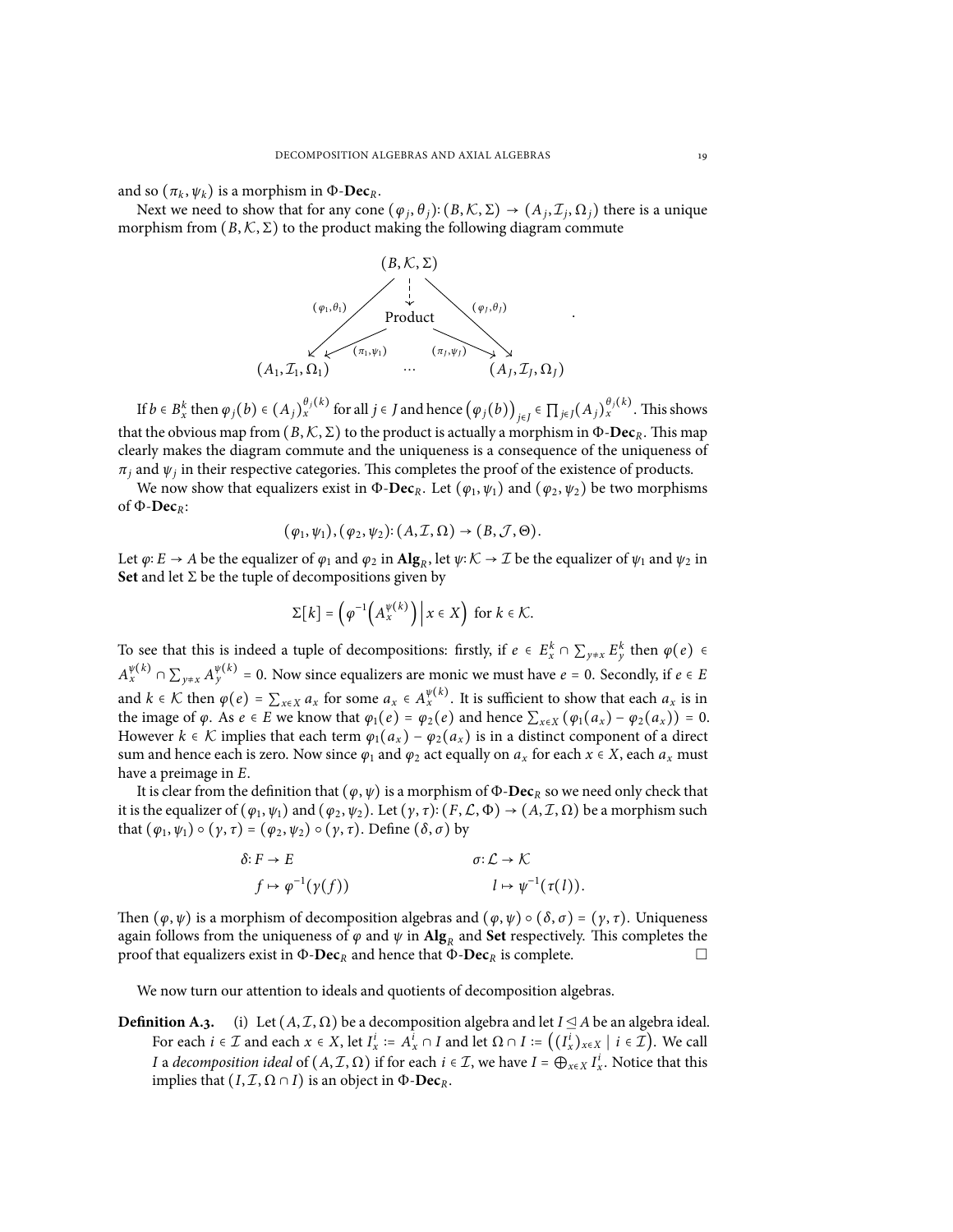(ii) If *I* is a decomposition ideal of  $(A, \mathcal{I}, \Omega)$  and  $B = A/I$ , then  $(B, \mathcal{I}, \Sigma)$  is again a decomposition algebra (which we then call the *quotient* decomposition algebra) obtained by setting

$$
B_x^i := \left(A_x^i + I\right)/I
$$

for all  $i \in \mathcal{I}$  and all  $x \in X$ , and then letting  $\Sigma = ((B_x^i)_{x \in X} \mid i \in \mathcal{I})$ . Notice that the condition *I* =  $\bigoplus_{x \in X} I_x^i$  ensures that the sum  $\sum_{x \in X} B_x^i$  is a direct sum.

<span id="page-19-0"></span>**Proposition A.4.** *Let*  $(\varphi, \psi)$ :  $(A, \mathcal{I}, \Omega_A) \to (B, \mathcal{J}, \Omega_B)$  *be a morphism of decomposition algebras. Then*  $K = \ker \varphi$  *is a decomposition ideal of*  $(A, \mathcal{I}, \Omega_A)$  *and*  $(K, \mathcal{I}, \Omega_K)$  *is the corresponding quotient in* Φ-**Dec***R.*

*Conversely, if I is a decomposition ideal of*  $(A, \mathcal{I}, \Omega)$  *and*  $\pi$ :  $A \rightarrow A/I$  *is the natural projection of algebras, then*  $(I, \mathcal{I}, \Omega \cap I)$  *is the equalizer of the epimorphism*  $(\pi, id)$ :  $(A, \mathcal{I}, \Omega) \rightarrow (A/I, \mathcal{I}, \Sigma)$ *and the morphism* (0, id)*.*

*Proof.* We begin by showing that  $K = \ker \varphi$  is a decomposition ideal. Fix some  $i \in \mathcal{I}$  and let  $K_x^i = K \cap A_x^i$ . It is clear that  $K_x^i \cap \sum_{y \neq x} K_y^i = 0$  for all  $x \in X$  and that  $K \supseteq \sum_{x \in X} K_x^i$ , thus we need only show the opposite inclusion. For any  $k \in K$  we may write  $k = \sum_{x \in X} a_x^i$ , where each  $a_x^i \in A_x^i$ . It is sufficient to show that  $a_x^i \in K$ , but

$$
\sum_{x\in X}\varphi\bigl(a_x^i\bigr)=\varphi\bigl(k\bigr)=0
$$

where each  $\varphi(a_x^i) \in B_x^{\psi(i)}$  is in a different component of a direct sum. Hence  $\varphi(a_x^i) = 0$  for all *x*.

The second part follows directly from the first part once we note that *I* is the algebra kernel of  $\pi$ .

**Remark A.5.** Recall that the categorical definition of a kernel of a morphism is the equalizer of the given morphism and a zero morphism. We would like to be able to refer to the decomposition ideal  $(I, \mathcal{I}, \Omega \cap I)$  in Proposition [A.4](#page-19-0) as the kernel of the projection, however since the category Φ-**Dec***<sup>R</sup>* does not contain zero morphisms the definition of kernel does not make sense. Instead, in Proposition [A.4,](#page-19-0) we use  $(0, id)$  in place of the zero morphism and in this sense the decomposition ideals (as equalizers of these morphisms) are as close to kernels as we can realistically achieve.